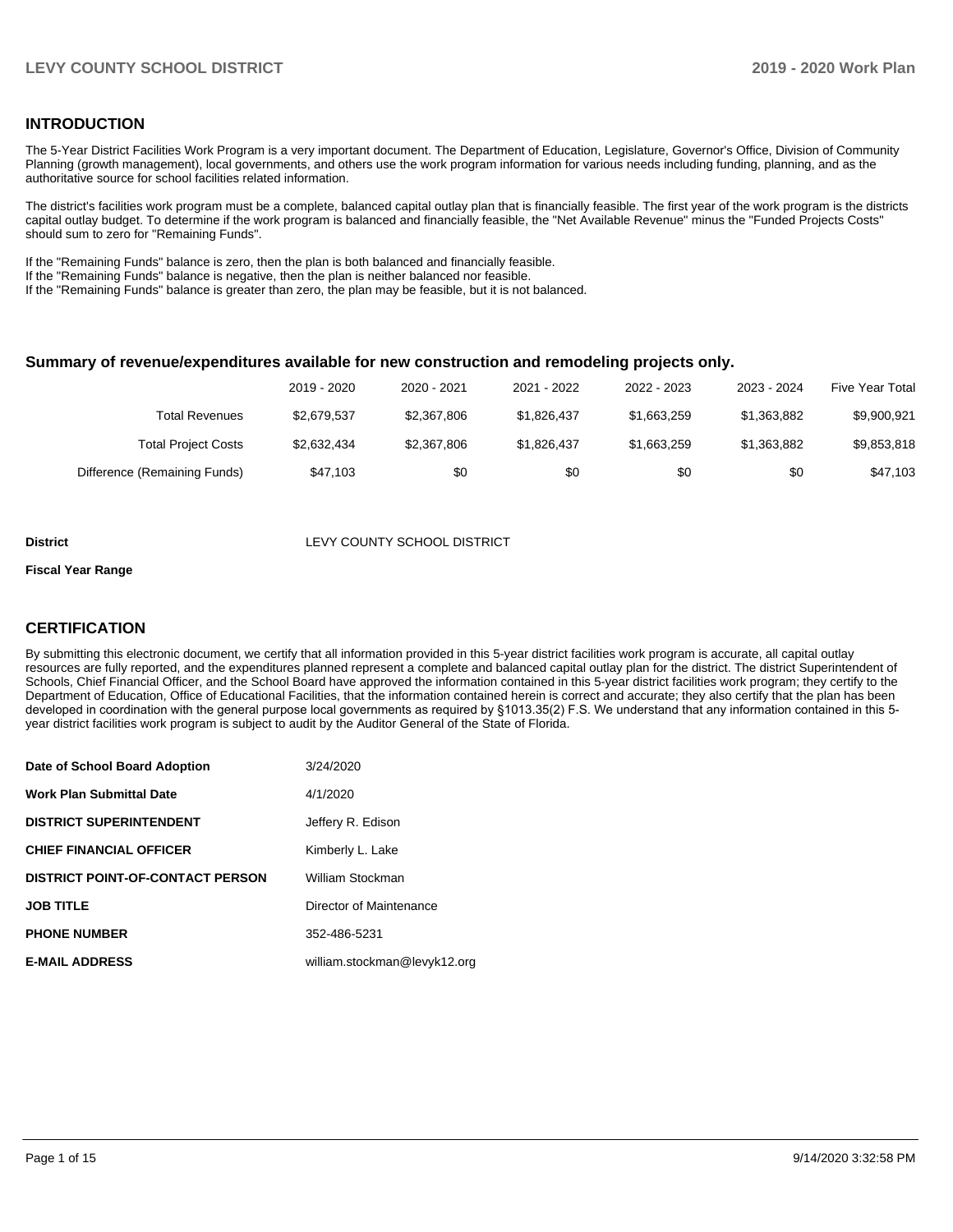# **Expenditures**

#### **Expenditure for Maintenance, Repair and Renovation from 1.50-Mills and PECO**

Annually, prior to the adoption of the district school budget, each school board must prepare a tentative district facilities work program that includes a schedule of major repair and renovation projects necessary to maintain the educational and ancillary facilities of the district.

|                                  | Item                                                                                                                                                                                                                                                                                                                           | 2019 - 2020<br><b>Actual Budget</b> | $2020 - 2021$<br>Projected | 2021 - 2022<br>Projected | 2022 - 2023<br>Projected | 2023 - 2024<br>Projected | <b>Total</b> |
|----------------------------------|--------------------------------------------------------------------------------------------------------------------------------------------------------------------------------------------------------------------------------------------------------------------------------------------------------------------------------|-------------------------------------|----------------------------|--------------------------|--------------------------|--------------------------|--------------|
| <b>HVAC</b>                      |                                                                                                                                                                                                                                                                                                                                | \$60,000                            | \$50,000                   | \$60.933                 | \$50,000                 | \$40,000                 | \$260,933    |
| Locations:                       | BRONSON ELEMENTARY, BRONSON SENIOR HIGH (NEW), CEDAR KEY SENIOR HIGH, CHIEFLAND ELEMENTARY, CHIEFLAND<br>MIDDLE HIGH SCHOOL, DISTRICT ADMINISTRATIVE OFFICE, HILLTOP SCHOOL (OLD), JOYCE M BULLOCK ELEMENTARY,<br>WILLISTON ELEMENTARY, WILLISTON SENIOR HIGH (OLD), YANKEETOWN SCHOOL                                         |                                     |                            |                          |                          |                          |              |
| Flooring                         |                                                                                                                                                                                                                                                                                                                                | \$20,000                            | \$20,000                   | \$40,000                 | \$5,000                  | \$5,000                  | \$90,000     |
| Locations:                       | BRONSON ELEMENTARY, BRONSON SENIOR HIGH (NEW), CEDAR KEY SENIOR HIGH, CHIEFLAND ELEMENTARY, CHIEFLAND<br>MIDDLE HIGH SCHOOL, DISTRICT ADMINISTRATIVE OFFICE, HILLTOP SCHOOL (OLD), JOYCE M BULLOCK ELEMENTARY,<br>WILLISTON ELEMENTARY, WILLISTON SENIOR HIGH (OLD), YANKEETOWN SCHOOL                                         |                                     |                            |                          |                          |                          |              |
| Roofing                          |                                                                                                                                                                                                                                                                                                                                | \$513.000                           | \$400.000                  | \$280,000                | \$350,000                | \$222,000                | \$1,765,000  |
|                                  | Locations: BRONSON ELEMENTARY, BRONSON SENIOR HIGH (NEW), CEDAR KEY SENIOR HIGH, CHIEFLAND ELEMENTARY, CHIEFLAND<br>MIDDLE HIGH SCHOOL, DISTRICT ADMINISTRATIVE OFFICE, HILLTOP SCHOOL (OLD), JOYCE M BULLOCK ELEMENTARY,<br>WILLISTON ELEMENTARY, WILLISTON SENIOR HIGH (OLD), YANKEETOWN SCHOOL                              |                                     |                            |                          |                          |                          |              |
| Safety to Life                   |                                                                                                                                                                                                                                                                                                                                | \$29.100                            | \$25,000                   | \$50,000                 | \$60,000                 | \$30,000                 | \$194.100    |
| Locations:                       | BRONSON ELEMENTARY, BRONSON SENIOR HIGH (NEW), CEDAR KEY SENIOR HIGH, CHIEFLAND ELEMENTARY, CHIEFLAND<br>MIDDLE HIGH SCHOOL, DISTRICT ADMINISTRATIVE OFFICE, HILLTOP SCHOOL (OLD), JOYCE M BULLOCK ELEMENTARY,<br>WILLISTON ELEMENTARY, WILLISTON SENIOR HIGH (OLD), YANKEETOWN SCHOOL                                         |                                     |                            |                          |                          |                          |              |
| Fencing                          |                                                                                                                                                                                                                                                                                                                                | \$6,000                             | \$8,000                    | \$10,000                 | \$0                      | \$0                      | \$24,000     |
| Locations:                       | BRONSON ELEMENTARY, BRONSON SENIOR HIGH (NEW), CEDAR KEY SENIOR HIGH, CHIEFLAND ELEMENTARY, CHIEFLAND<br>MIDDLE HIGH SCHOOL, DISTRICT ADMINISTRATIVE OFFICE, HILLTOP SCHOOL (OLD), JOYCE M BULLOCK ELEMENTARY,<br>WILLISTON ELEMENTARY, WILLISTON SENIOR HIGH (OLD), YANKEETOWN SCHOOL                                         |                                     |                            |                          |                          |                          |              |
| Parking                          |                                                                                                                                                                                                                                                                                                                                | \$4.000                             | \$8,000                    | \$14,000                 | \$12,000                 | \$9,000                  | \$47,000     |
| Locations:                       | BRONSON ELEMENTARY, BRONSON SENIOR HIGH (NEW), CEDAR KEY SENIOR HIGH, CHIEFLAND ELEMENTARY, CHIEFLAND<br>MIDDLE HIGH SCHOOL, DISTRICT ADMINISTRATIVE OFFICE, HILLTOP SCHOOL (OLD), JOYCE M BULLOCK ELEMENTARY,<br>WILLISTON ELEMENTARY, WILLISTON SENIOR HIGH (OLD), YANKEETOWN SCHOOL                                         |                                     |                            |                          |                          |                          |              |
| Electrical                       |                                                                                                                                                                                                                                                                                                                                | \$10.270                            | \$45,000                   | \$60,000                 | \$53,000                 | \$61,000                 | \$229,270    |
| Locations:                       | BRONSON ELEMENTARY, BRONSON SENIOR HIGH (NEW), CEDAR KEY SENIOR HIGH, CHIEFLAND ELEMENTARY, CHIEFLAND<br>MIDDLE HIGH SCHOOL, DISTRICT ADMINISTRATIVE OFFICE, HILLTOP SCHOOL (OLD), JOYCE M BULLOCK ELEMENTARY,<br>WILLISTON ELEMENTARY, WILLISTON SENIOR HIGH (OLD), YANKEETOWN SCHOOL                                         |                                     |                            |                          |                          |                          |              |
| Fire Alarm                       |                                                                                                                                                                                                                                                                                                                                | \$10,000                            | \$10,000                   | \$7.500                  | \$7,000                  | \$9.000                  | \$43,500     |
| Locations:                       | BRONSON ELEMENTARY, BRONSON SENIOR HIGH (NEW), CEDAR KEY SENIOR HIGH, CHIEFLAND ELEMENTARY, CHIEFLAND<br>MIDDLE HIGH SCHOOL, DISTRICT ADMINISTRATIVE OFFICE, HILLTOP SCHOOL (OLD), JOYCE M BULLOCK ELEMENTARY,<br>WILLISTON ELEMENTARY, WILLISTON SENIOR HIGH (OLD), YANKEETOWN SCHOOL                                         |                                     |                            |                          |                          |                          |              |
| Telephone/Intercom System        |                                                                                                                                                                                                                                                                                                                                | \$45,000                            | \$12,000                   | \$20,000                 | \$14,000                 | \$14,000                 | \$105,000    |
|                                  | Locations: BRONSON ELEMENTARY, BRONSON SENIOR HIGH (NEW), CEDAR KEY SENIOR HIGH, CHIEFLAND ELEMENTARY, CHIEFLAND<br>MIDDLE HIGH SCHOOL, DISTRICT ADMINISTRATIVE OFFICE, HILLTOP SCHOOL (OLD), JOYCE M BULLOCK ELEMENTARY,<br>WILLISTON ELEMENTARY, WILLISTON MIDDLE/HIGH (NEW), WILLISTON SENIOR HIGH (OLD), YANKEETOWN SCHOOL |                                     |                            |                          |                          |                          |              |
| <b>Closed Circuit Television</b> |                                                                                                                                                                                                                                                                                                                                | \$100                               | \$0                        | \$0                      | \$0 <sub>1</sub>         | \$0                      | \$100        |
|                                  | Locations: BRONSON ELEMENTARY, BRONSON SENIOR HIGH (NEW), CEDAR KEY SENIOR HIGH, CHIEFLAND ELEMENTARY, CHIEFLAND<br>MIDDLE HIGH SCHOOL, DISTRICT ADMINISTRATIVE OFFICE, HILLTOP SCHOOL (OLD), JOYCE M BULLOCK ELEMENTARY,<br>WILLISTON ELEMENTARY, WILLISTON MIDDLE/HIGH (NEW), WILLISTON SENIOR HIGH (OLD), YANKEETOWN SCHOOL |                                     |                            |                          |                          |                          |              |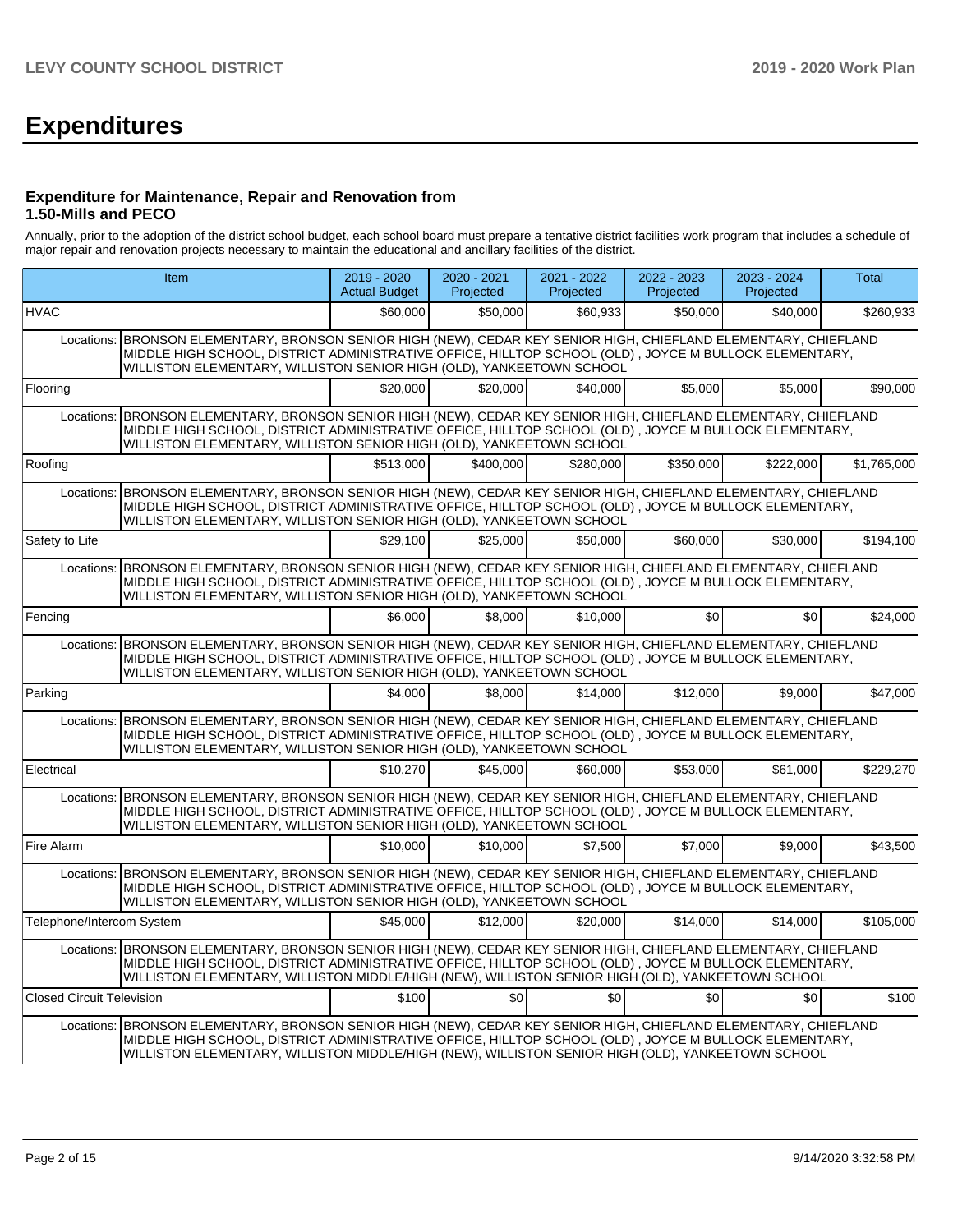| Paint                                                                                                                                                                                                                                                                                                                           |                                                                                                                                                                                                                                                                                                    | \$2.000   | \$50,000  | \$35,000  | \$22,000  | \$22,500  | \$131,500   |  |  |  |
|---------------------------------------------------------------------------------------------------------------------------------------------------------------------------------------------------------------------------------------------------------------------------------------------------------------------------------|----------------------------------------------------------------------------------------------------------------------------------------------------------------------------------------------------------------------------------------------------------------------------------------------------|-----------|-----------|-----------|-----------|-----------|-------------|--|--|--|
|                                                                                                                                                                                                                                                                                                                                 | Locations: BRONSON ELEMENTARY, BRONSON SENIOR HIGH (NEW), CEDAR KEY SENIOR HIGH, CHIEFLAND ELEMENTARY, CHIEFLAND<br>MIDDLE HIGH SCHOOL, DISTRICT ADMINISTRATIVE OFFICE, HILLTOP SCHOOL (OLD) , JOYCE M BULLOCK ELEMENTARY,<br>WILLISTON ELEMENTARY, WILLISTON SENIOR HIGH (OLD), YANKEETOWN SCHOOL |           |           |           |           |           |             |  |  |  |
| Maintenance/Repair                                                                                                                                                                                                                                                                                                              |                                                                                                                                                                                                                                                                                                    | \$350,000 | \$390,000 | \$450,000 | \$540,000 | \$360,000 | \$2,090,000 |  |  |  |
| Locations: BRONSON ELEMENTARY, BRONSON SENIOR HIGH (NEW), CEDAR KEY SENIOR HIGH, CHIEFLAND ELEMENTARY, CHIEFLAND<br>MIDDLE HIGH SCHOOL, DISTRICT ADMINISTRATIVE OFFICE, HILLTOP SCHOOL (OLD) , JOYCE M BULLOCK ELEMENTARY,<br>WILLISTON ELEMENTARY, WILLISTON MIDDLE/HIGH (NEW), WILLISTON SENIOR HIGH (OLD), YANKEETOWN SCHOOL |                                                                                                                                                                                                                                                                                                    |           |           |           |           |           |             |  |  |  |
| \$4.980.403]<br>Sub Total:<br>\$1,049,470<br>\$1,018,000<br>\$772.500<br>\$1,027,433<br>\$1,113,000                                                                                                                                                                                                                             |                                                                                                                                                                                                                                                                                                    |           |           |           |           |           |             |  |  |  |

| PECO Maintenance Expenditures | ሖ<br>υU     | \$0         | Φn<br>Ψ∪    | \$0         | \$0 <sub>1</sub> | no.<br>ו שפ     |
|-------------------------------|-------------|-------------|-------------|-------------|------------------|-----------------|
| <b>.50 Mill Sub Total:</b>    | \$1,122,595 | \$1.114.967 | \$1.191.433 | \$1.214.500 | \$858,040        | .535<br>\$5.501 |

|                                                                                                                                             | <b>Other Items</b>                                                                                                                                                                                                                                                                                                            | 2019 - 2020<br><b>Actual Budget</b> | $2020 - 2021$<br>Projected | 2021 - 2022<br>Projected | 2022 - 2023<br>Projected | 2023 - 2024<br>Projected | <b>Total</b> |  |  |
|---------------------------------------------------------------------------------------------------------------------------------------------|-------------------------------------------------------------------------------------------------------------------------------------------------------------------------------------------------------------------------------------------------------------------------------------------------------------------------------|-------------------------------------|----------------------------|--------------------------|--------------------------|--------------------------|--------------|--|--|
| Energy Management                                                                                                                           |                                                                                                                                                                                                                                                                                                                               | \$500                               | \$20,000                   | \$45,000                 | \$19,000                 | \$8,000                  | \$92,500     |  |  |
|                                                                                                                                             | Locations BRONSON ELEMENTARY, BRONSON SENIOR HIGH (NEW), CEDAR KEY SENIOR HIGH, CHIEFLAND ELEMENTARY, CHIEFLAND<br>MIDDLE HIGH SCHOOL, DISTRICT ADMINISTRATIVE OFFICE, HILLTOP SCHOOL (OLD), JOYCE M BULLOCK ELEMENTARY,<br>WILLISTON ELEMENTARY, WILLISTON SENIOR HIGH (OLD), YANKEETOWN SCHOOL                              |                                     |                            |                          |                          |                          |              |  |  |
| Repair Plumbing                                                                                                                             |                                                                                                                                                                                                                                                                                                                               | \$15,000                            | \$12,000                   | \$22,000                 | \$20,000                 | \$18,000                 | \$87,000     |  |  |
|                                                                                                                                             | Locations BRONSON ELEMENTARY, BRONSON SENIOR HIGH (NEW), CEDAR KEY SENIOR HIGH, CHIEFLAND ELEMENTARY, CHIEFLAND<br>MIDDLE HIGH SCHOOL, DISTRICT ADMINISTRATIVE OFFICE, HILLTOP SCHOOL (OLD), JOYCE M BULLOCK ELEMENTARY,<br>WILLISTON ELEMENTARY, WILLISTON SENIOR HIGH (OLD), YANKEETOWN SCHOOL                              |                                     |                            |                          |                          |                          |              |  |  |
| Site Drainage                                                                                                                               |                                                                                                                                                                                                                                                                                                                               | \$7.500                             | \$12,000                   | \$16,000                 | \$8,000                  | \$12,000                 | \$55,500     |  |  |
|                                                                                                                                             | Locations BRONSON ELEMENTARY, BRONSON SENIOR HIGH (NEW), CEDAR KEY SENIOR HIGH, CHIEFLAND ELEMENTARY, CHIEFLAND<br>MIDDLE HIGH SCHOOL, DISTRICT ADMINISTRATIVE OFFICE, HILLTOP SCHOOL (OLD), JOYCE M BULLOCK ELEMENTARY,<br>WILLISTON ELEMENTARY, WILLISTON SENIOR HIGH (OLD), YANKEETOWN SCHOOL                              |                                     |                            |                          |                          |                          |              |  |  |
| Re-Finish Gym Floors                                                                                                                        |                                                                                                                                                                                                                                                                                                                               | \$2.000                             | \$15,000                   | \$6.000                  | \$6.500                  | \$6.000                  | \$35,500     |  |  |
| Locations BRONSON SENIOR HIGH (NEW), CEDAR KEY SENIOR HIGH, CHIEFLAND MIDDLE HIGH SCHOOL, WILLISTON SENIOR HIGH (OLD),<br>YANKEETOWN SCHOOL |                                                                                                                                                                                                                                                                                                                               |                                     |                            |                          |                          |                          |              |  |  |
| Technology Infrastructure                                                                                                                   |                                                                                                                                                                                                                                                                                                                               | \$500                               | \$30,000                   | \$45,000                 | \$26,000                 | \$23.540                 | \$125.040    |  |  |
|                                                                                                                                             | Locations BRONSON ELEMENTARY, BRONSON SENIOR HIGH (NEW), CEDAR KEY SENIOR HIGH, CHIEFLAND ELEMENTARY, CHIEFLAND<br>MIDDLE HIGH SCHOOL, DISTRICT ADMINISTRATIVE OFFICE, HILLTOP SCHOOL (OLD), JOYCE M BULLOCK ELEMENTARY,<br>WILLISTON ELEMENTARY, WILLISTON SENIOR HIGH (OLD), YANKEETOWN SCHOOL                              |                                     |                            |                          |                          |                          |              |  |  |
| <b>Replace Doors</b>                                                                                                                        |                                                                                                                                                                                                                                                                                                                               | \$7.550                             | \$01                       | \$0                      | \$0                      | \$0                      | \$7,550      |  |  |
|                                                                                                                                             | Locations BRONSON ELEMENTARY, BRONSON SENIOR HIGH (NEW), CEDAR KEY SENIOR HIGH, CHIEFLAND ELEMENTARY, CHIEFLAND<br>MIDDLE HIGH SCHOOL, DISTRICT ADMINISTRATIVE OFFICE, HILLTOP SCHOOL (OLD), JOYCE M BULLOCK ELEMENTARY,<br>WILLISTON ELEMENTARY, WILLISTON MIDDLE/HIGH (NEW), WILLISTON SENIOR HIGH (OLD), YANKEETOWN SCHOOL |                                     |                            |                          |                          |                          |              |  |  |
| Surge Supressors                                                                                                                            |                                                                                                                                                                                                                                                                                                                               | \$3,000                             | \$0                        | \$0                      | \$0                      | \$0                      | \$3,000      |  |  |
|                                                                                                                                             | Locations BRONSON ELEMENTARY, BRONSON SENIOR HIGH (NEW), CEDAR KEY SENIOR HIGH, CHIEFLAND ELEMENTARY, CHIEFLAND<br>MIDDLE HIGH SCHOOL, DISTRICT ADMINISTRATIVE OFFICE, HILLTOP SCHOOL (OLD), JOYCE M BULLOCK ELEMENTARY,<br>WILLISTON ELEMENTARY, WILLISTON MIDDLE/HIGH (NEW), WILLISTON SENIOR HIGH (OLD), YANKEETOWN SCHOOL |                                     |                            |                          |                          |                          |              |  |  |
| Structural Repair                                                                                                                           |                                                                                                                                                                                                                                                                                                                               | \$8.500                             | \$01                       | \$0                      | \$0                      | \$0                      | \$8,500      |  |  |
|                                                                                                                                             | Locations BRONSON ELEMENTARY, BRONSON SENIOR HIGH (NEW), CEDAR KEY SENIOR HIGH, CHIEFLAND ELEMENTARY, CHIEFLAND<br>MIDDLE HIGH SCHOOL, DISTRICT ADMINISTRATIVE OFFICE, HILLTOP SCHOOL (OLD), JOYCE M BULLOCK ELEMENTARY.<br>WILLISTON ELEMENTARY, WILLISTON MIDDLE/HIGH (NEW), WILLISTON SENIOR HIGH (OLD), YANKEETOWN SCHOOL |                                     |                            |                          |                          |                          |              |  |  |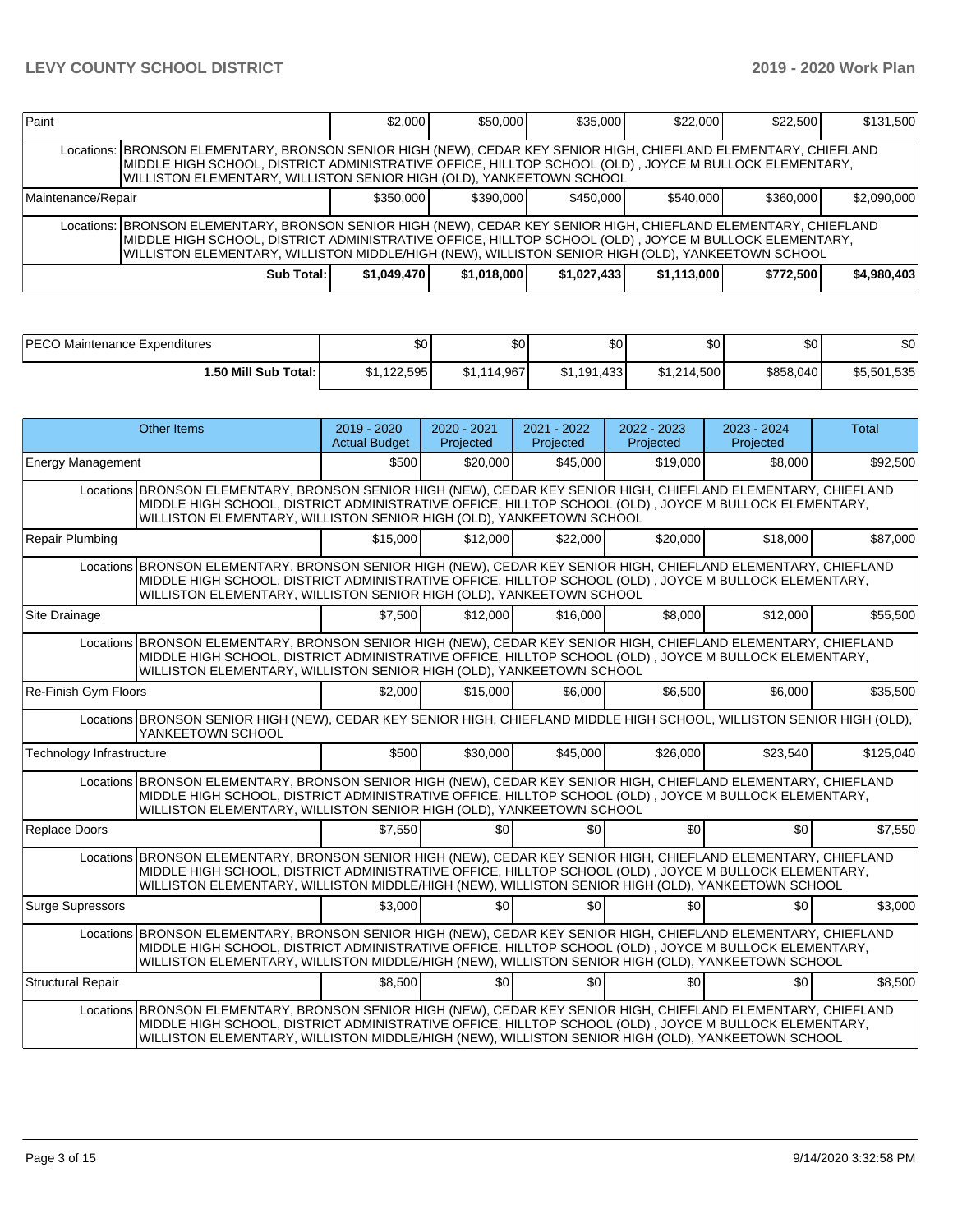| Plumbing                                                                                                                                                                                                                                                                                                                        | \$28.575    | \$7.9671    | \$30,000    | \$22,000    | \$18,000  | \$106,542   |
|---------------------------------------------------------------------------------------------------------------------------------------------------------------------------------------------------------------------------------------------------------------------------------------------------------------------------------|-------------|-------------|-------------|-------------|-----------|-------------|
| Locations BRONSON ELEMENTARY, BRONSON SENIOR HIGH (NEW), CEDAR KEY SENIOR HIGH, CHIEFLAND ELEMENTARY, CHIEFLAND<br>IMIDDLE HIGH SCHOOL, DISTRICT ADMINISTRATIVE OFFICE, HILLTOP SCHOOL (OLD), JOYCE M BULLOCK ELEMENTARY,<br>IWILLISTON ELEMENTARY, WILLISTON MIDDLE/HIGH (NEW), WILLISTON SENIOR HIGH (OLD), YANKEETOWN SCHOOL |             |             |             |             |           |             |
| Total:                                                                                                                                                                                                                                                                                                                          | \$1.122.595 | \$1.114.967 | \$1.191.433 | \$1.214.500 | \$858,040 | \$5.501.535 |

#### **Local 1.50 Mill Expenditure For Maintenance, Repair and Renovation**

Anticipated expenditures expected from local funding sources over the years covered by the current work plan.

| Item                                                         | $2019 - 2020$<br><b>Actual Budget</b> | $2020 - 2021$<br>Projected | 2021 - 2022<br>Projected | 2022 - 2023<br>Projected | $2023 - 2024$<br>Projected | <b>Total</b> |
|--------------------------------------------------------------|---------------------------------------|----------------------------|--------------------------|--------------------------|----------------------------|--------------|
| Remaining Maint and Repair from 1.5 Mills                    | \$1,122,595                           | \$1,114,967                | \$1,191,433              | \$1,214,500              | \$858,040                  | \$5,501,535  |
| Maintenance/Repair Salaries                                  | \$0                                   | \$0                        | \$0                      | \$0                      | \$0                        | \$0          |
| <b>School Bus Purchases</b>                                  | \$624,149                             | \$400,000                  | \$300,000                | \$300,000                | \$290,000                  | \$1,914,149  |
| <b>Other Vehicle Purchases</b>                               | \$70,000                              | \$50,000                   | \$35,000                 | \$50,000                 | \$38,000                   | \$243,000    |
| Capital Outlay Equipment                                     | \$229,700                             | \$300,000                  | \$500,000                | \$450,000                | \$500,000                  | \$1,979,700  |
| Rent/Lease Payments                                          | \$0                                   | \$0                        | \$0                      | \$0                      | \$0                        | \$0          |
| <b>COP Debt Service</b>                                      | \$666,614                             | \$666,614                  | \$666,614                | \$666,614                | \$666,614                  | \$3,333,070  |
| Rent/Lease Relocatables                                      | \$0                                   | \$0                        | \$0                      | \$0                      | \$0                        | \$0          |
| <b>Environmental Problems</b>                                | \$0                                   | \$0                        | \$0                      | \$0                      | \$0                        | \$0          |
| ls.1011.14 Debt Service                                      | \$0                                   | \$0                        | \$0                      | \$0                      | \$0                        | \$0          |
| <b>Special Facilities Construction Account</b>               | \$0                                   | \$0                        | \$0                      | \$0                      | \$0                        | \$0          |
| Premiums for Property Casualty Insurance - 1011.71<br>(4a,b) | \$400,000                             | \$415,000                  | \$450,000                | \$450,000                | \$450,000                  | \$2,165,000  |
| Qualified School Construction Bonds (QSCB)                   | \$0                                   | \$0                        | \$0                      | \$0                      | \$0                        | \$0          |
| Qualified Zone Academy Bonds (QZAB)                          | \$0                                   | \$0                        | \$0                      | \$0                      | \$0                        | \$0          |
| <b>Local Expenditure Totals:</b>                             | \$3,113,058                           | \$2,946,581                | \$3,143,047              | \$3,131,114              | \$2,802,654                | \$15,136,454 |

## **Revenue**

#### **1.50 Mill Revenue Source**

Schedule of Estimated Capital Outlay Revenue from each currently approved source which is estimated to be available for expenditures on the projects included in the tentative district facilities work program. All amounts are NET after considering carryover balances, interest earned, new COP's, 1011.14 and 1011.15 loans, etc. Districts cannot use 1.5-Mill funds for salaries except for those explicitly associated with maintenance/repair projects. (1011.71 (5), F.S.)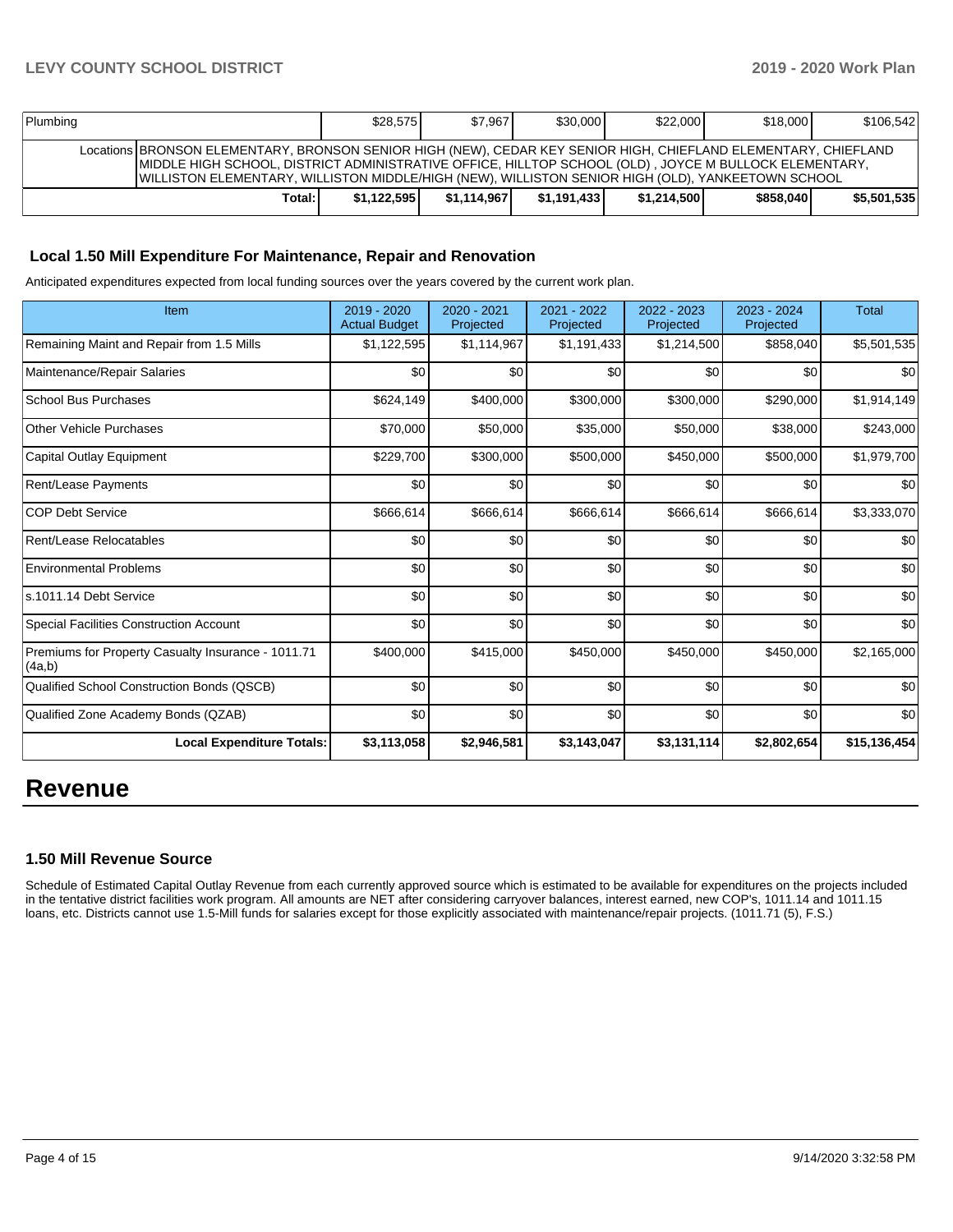#### **LEVY COUNTY SCHOOL DISTRICT 2019 - 2020 Work Plan**

| <b>Item</b>                                                                       | Fund | $2019 - 2020$<br><b>Actual Value</b> | 2020 - 2021<br>Projected | 2021 - 2022<br>Projected | $2022 - 2023$<br>Projected | $2023 - 2024$<br>Projected | Total            |
|-----------------------------------------------------------------------------------|------|--------------------------------------|--------------------------|--------------------------|----------------------------|----------------------------|------------------|
| $(1)$ Non-exempt property<br>lassessed valuation                                  |      | \$2,161,845,690                      | \$2,182,231,311          | \$2,207,611,116          | \$2,223,506,307            | \$2,763,202,820            | \$11,538,397,244 |
| (2) The Millage projected for<br>discretionary capital outlay per<br>ls.1011.71   |      | 1.50                                 | 1.50                     | 1.50                     | 1.50                       | 1.50                       |                  |
| (3) Full value of the 1.50-Mill<br>discretionary capital outlay per<br>ls.1011.71 |      | \$3,631,901                          | \$3,666,149              | \$3,708,787              | \$3,735,491                | \$4,642,181                | \$19,384,509     |
| $(4)$ Value of the portion of the 1.50<br>-Mill ACTUALLY levied                   | 370I | \$3,113,058                          | \$3,142,413              | \$3,178,960              | \$3,201,849                | \$3,979,012                | \$16,615,292     |
| $(5)$ Difference of lines $(3)$ and $(4)$                                         |      | \$518,843                            | \$523,736                | \$529,827                | \$533,642                  | \$663,169                  | \$2,769,217      |

#### **PECO Revenue Source**

The figure in the row designated "PECO Maintenance" will be subtracted from funds available for new construction because PECO maintenance dollars cannot be used for new construction.

| Item                                 | Fund | 2019 - 2020<br><b>Actual Budget</b> | 2020 - 2021<br>Projected | 2021 - 2022<br>Projected | $2022 - 2023$<br>Projected | 2023 - 2024<br>Projected | <b>Total</b>     |
|--------------------------------------|------|-------------------------------------|--------------------------|--------------------------|----------------------------|--------------------------|------------------|
| <b>IPECO New Construction</b>        | 340  | \$0                                 | \$0                      | \$0                      | \$0                        | \$0                      | \$0 <sub>1</sub> |
| <b>PECO Maintenance Expenditures</b> |      | \$0                                 | \$0                      | \$0                      | \$0 <sub>1</sub>           | \$0                      | \$0 <sub>1</sub> |
|                                      |      | \$0                                 | \$0                      | \$0                      | \$0                        | \$0                      | \$0              |

#### **CO & DS Revenue Source**

Revenue from Capital Outlay and Debt Service funds.

| Item                                      | Fund  | $2019 - 2020$<br><b>Actual Budget</b> | 2020 - 2021<br>Projected | 2021 - 2022<br>Projected | $2022 - 2023$<br>Projected | $2023 - 2024$<br>Projected | <b>Total</b> |
|-------------------------------------------|-------|---------------------------------------|--------------------------|--------------------------|----------------------------|----------------------------|--------------|
| ICO & DS Cash Flow-through<br>Distributed | 360 l | \$183.474                             | \$183.474                | \$183.474                | \$183.474                  | \$183.474                  | \$917.370    |
| ICO & DS Interest on<br>Undistributed CO  | 360   | \$4.050                               | \$4.050                  | \$4.050                  | \$4.050                    | \$4,050                    | \$20,250     |
|                                           |       | \$187.524                             | \$187.524                | \$187.524                | \$187.524                  | \$187.524                  | \$937,620    |

#### **Fair Share Revenue Source**

Nothing reported for this section. All legally binding commitments for proportionate fair-share mitigation for impacts on public school facilities must be included in the 5-year district work program.

#### **Sales Surtax Referendum**

Specific information about any referendum for a 1-cent or ½-cent surtax referendum during the previous year.

**Did the school district hold a surtax referendum during the past fiscal year 2018 - 2019?**

No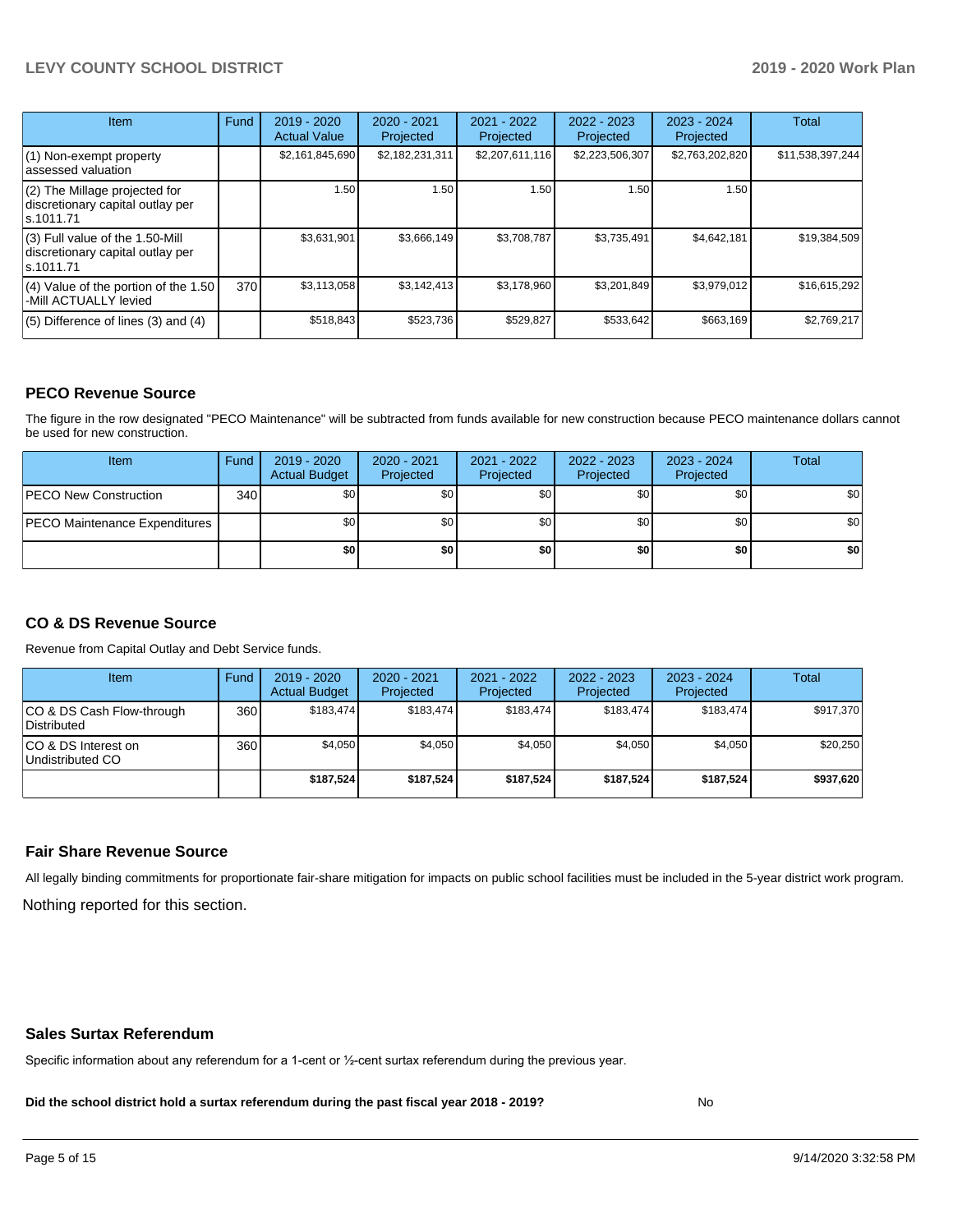### **Additional Revenue Source**

Any additional revenue sources

| Item                                                                                                               | 2019 - 2020<br><b>Actual Value</b> | 2020 - 2021<br>Projected | 2021 - 2022<br>Projected | 2022 - 2023<br>Projected | 2023 - 2024<br>Projected | Total       |
|--------------------------------------------------------------------------------------------------------------------|------------------------------------|--------------------------|--------------------------|--------------------------|--------------------------|-------------|
| <b>Classrooms for Kids</b>                                                                                         | \$0                                | \$0                      | \$0                      | \$0                      | \$0                      | \$0         |
| <b>District Equity Recognition</b>                                                                                 | \$0                                | \$0                      | \$0                      | \$0                      | \$0                      | \$0         |
| <b>Federal Grants</b>                                                                                              | \$0                                | \$0                      | \$0                      | \$0                      | \$0                      | \$0         |
| Proportionate share mitigation (actual<br>cash revenue only, not in kind donations)                                | \$0                                | \$0                      | \$0                      | \$0                      | \$0                      | \$0         |
| Impact fees received                                                                                               | \$120,000                          | \$101,000                | \$103,000                | \$105,000                | \$0                      | \$429,000   |
| Private donations                                                                                                  | \$0                                | \$0                      | \$0                      | \$0                      | \$0                      | \$0         |
| Grants from local governments or not-for-<br>profit organizations                                                  | \$0                                | \$0                      | \$0                      | \$0                      | \$0                      | \$0         |
| Interest, Including Profit On Investment                                                                           | \$0                                | \$0                      | \$0                      | \$0                      | \$0                      | \$0         |
| Revenue from Bonds pledging proceeds<br>from 1 cent or 1/2 cent Sales Surtax                                       | \$0                                | \$0                      | \$0                      | \$0                      | \$0                      | \$0         |
| Total Fund Balance Carried Forward                                                                                 | \$2,372,013                        | \$1,883,450              | \$1,500,000              | \$1,300,000              | \$0                      | \$7,055,463 |
| General Capital Outlay Obligated Fund<br>Balance Carried Forward From Total<br><b>Fund Balance Carried Forward</b> | \$0                                | \$0                      | \$0                      | \$0                      | \$0                      | \$0         |
| Special Facilities Construction Account                                                                            | \$0                                | \$0                      | \$0                      | \$0                      | \$0                      | \$0         |
| One Cent - 1/2 Cent Sales Surtax Debt<br>Service From Total Fund Balance Carried<br>Forward                        | \$0                                | \$0                      | \$0                      | \$0                      | \$0                      | \$0         |
| Capital Outlay Projects Funds Balance<br>Carried Forward From Total Fund<br><b>Balance Carried Forward</b>         | \$0                                | \$0                      | \$0                      | \$0                      | \$0                      | \$0         |
| Proceeds from a s.1011.14/15 F.S. Loans                                                                            | \$0                                | \$0                      | \$0                      | \$0                      | \$0                      | \$0         |
| District Bonds - Voted local bond<br>referendum proceeds per s.9, Art VII<br><b>State Constitution</b>             | \$0                                | \$0                      | \$0                      | \$0                      | \$0                      | \$0         |
| Proceeds from Special Act Bonds                                                                                    | \$0                                | \$0                      | \$0                      | \$0                      | \$0                      | \$0         |
| Estimated Revenue from CO & DS Bond<br>Sale                                                                        | \$0                                | \$0                      | \$0                      | \$0                      | \$0                      | \$0         |
| Proceeds from Voted Capital<br>Improvements millage                                                                | \$0                                | \$0                      | \$0                      | \$0                      | \$0                      | \$0         |
| Other Revenue for Other Capital Projects                                                                           | \$0                                | \$0                      | \$0                      | \$0                      | \$0                      | \$0         |
| Proceeds from 1/2 cent sales surtax<br>authorized by school board                                                  | \$0                                | \$0                      | \$0                      | \$0                      | \$0                      | \$0         |
| Proceeds from local governmental<br>infrastructure sales surtax                                                    | \$0                                | \$0                      | \$0                      | \$0                      | \$0                      | \$0         |
| Proceeds from Certificates of<br>Participation (COP's) Sale                                                        | \$0                                | \$0                      | \$0                      | \$0                      | \$0                      | \$0         |
| Classrooms First Bond proceeds amount<br>authorized in FY 1997-98                                                  | \$0                                | \$0                      | \$0                      | \$0                      | \$0                      | \$0         |
| Subtotal                                                                                                           | \$2,492,013                        | \$1,984,450              | \$1,603,000              | \$1,405,000              | \$0                      | \$7,484,463 |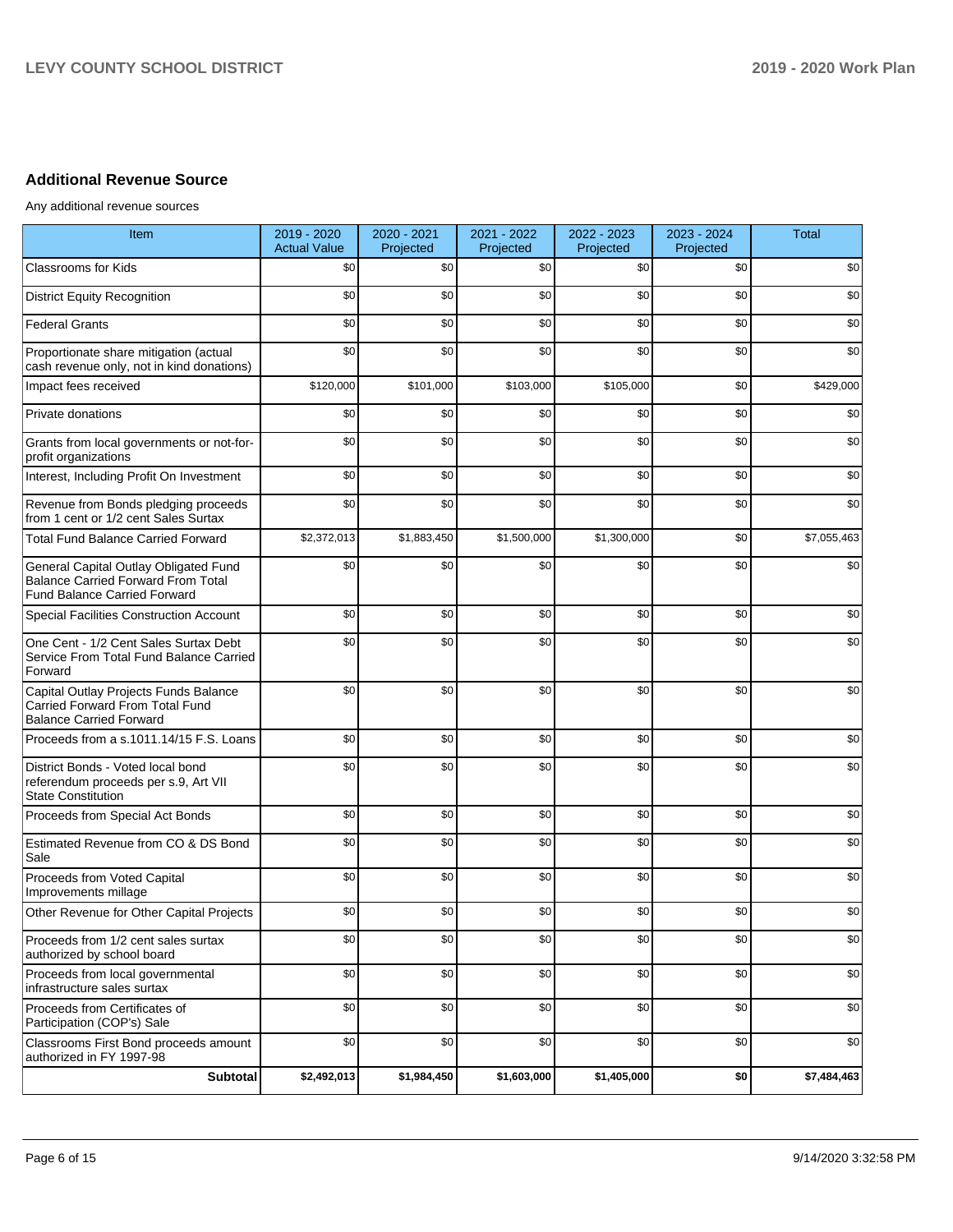## **Total Revenue Summary**

| <b>Item Name</b>                                              | 2019 - 2020<br><b>Budget</b> | 2020 - 2021<br>Projected | 2021 - 2022<br><b>Projected</b> | 2022 - 2023<br>Projected | $2023 - 2024$<br>Projected | <b>Five Year Total</b> |
|---------------------------------------------------------------|------------------------------|--------------------------|---------------------------------|--------------------------|----------------------------|------------------------|
| Local 1.5 Mill Discretionary Capital Outlay<br><b>Revenue</b> | \$3,113,058                  | \$3,142,413              | \$3,178,960                     | \$3,201,849              | \$3,979,012                | \$16,615,292           |
| IPECO and 1.5 Mill Maint and Other 1.5<br>Mill Expenditures   | (\$3,113,058)                | (\$2,946,581)            | (\$3,143,047)                   | (\$3,131,114)            | (\$2,802,654)              | (\$15, 136, 454)       |
| <b>PECO Maintenance Revenue</b>                               | \$0                          | \$0                      | \$0                             | \$0                      | \$0                        | \$0                    |
| <b>Available 1.50 Mill for New</b><br><b>Construction</b>     | \$0                          | \$195.832                | \$35,913                        | \$70,735                 | \$1,176,358                | \$1,478,838            |

| <b>Item Name</b>                     | 2019 - 2020<br><b>Budget</b> | 2020 - 2021<br>Projected | 2021 - 2022<br>Projected | 2022 - 2023<br>Projected | 2023 - 2024<br>Projected | <b>Five Year Total</b> |
|--------------------------------------|------------------------------|--------------------------|--------------------------|--------------------------|--------------------------|------------------------|
| ICO & DS Revenue                     | \$187,524                    | \$187,524                | \$187,524                | \$187,524                | \$187,524                | \$937,620              |
| <b>PECO New Construction Revenue</b> | \$0                          | \$0 <sub>1</sub>         | \$0                      | \$0                      | \$0                      | \$0                    |
| Other/Additional Revenue             | \$2,492,013                  | \$1,984,450              | \$1,603,000              | \$1,405,000              | \$0                      | \$7,484,463            |
| <b>Total Additional Revenuel</b>     | \$2,679,537                  | \$2,171,974              | \$1,790,524              | \$1,592,524              | \$187,524                | \$8,422,083            |
| Total Available Revenue              | \$2,679,537                  | \$2,367,806              | \$1,826,437              | \$1,663,259              | \$1,363,882              | \$9,900,921            |

## **Project Schedules**

#### **Capacity Project Schedules**

A schedule of capital outlay projects necessary to ensure the availability of satisfactory classrooms for the projected student enrollment in K-12 programs.

| <b>Project Description</b>                                                            | Location                     |                          | 2019 - 2020 | $2020 - 2021$ | $2021 - 2022$ | $2022 - 2023$ | 2023 - 2024 | Total           | Funded |
|---------------------------------------------------------------------------------------|------------------------------|--------------------------|-------------|---------------|---------------|---------------|-------------|-----------------|--------|
| Added Classrooms to WILLISTON<br>correct over capacity<br>Planning and<br>Engineering | <b>IMIDDLE/HIGH</b><br>(NEW) | Planned<br>Cost:         | \$2,163,304 | \$2,367,806   | \$0           | \$0           | \$0         | \$4,531,110 Yes |        |
|                                                                                       |                              | <b>Student Stations:</b> | 50          | 50            |               |               |             | 100             |        |
|                                                                                       |                              | Total Classrooms:        |             |               |               |               |             |                 |        |
|                                                                                       |                              | Gross Sq Ft:             | 5,000       | 5,000         |               |               |             | 10,000          |        |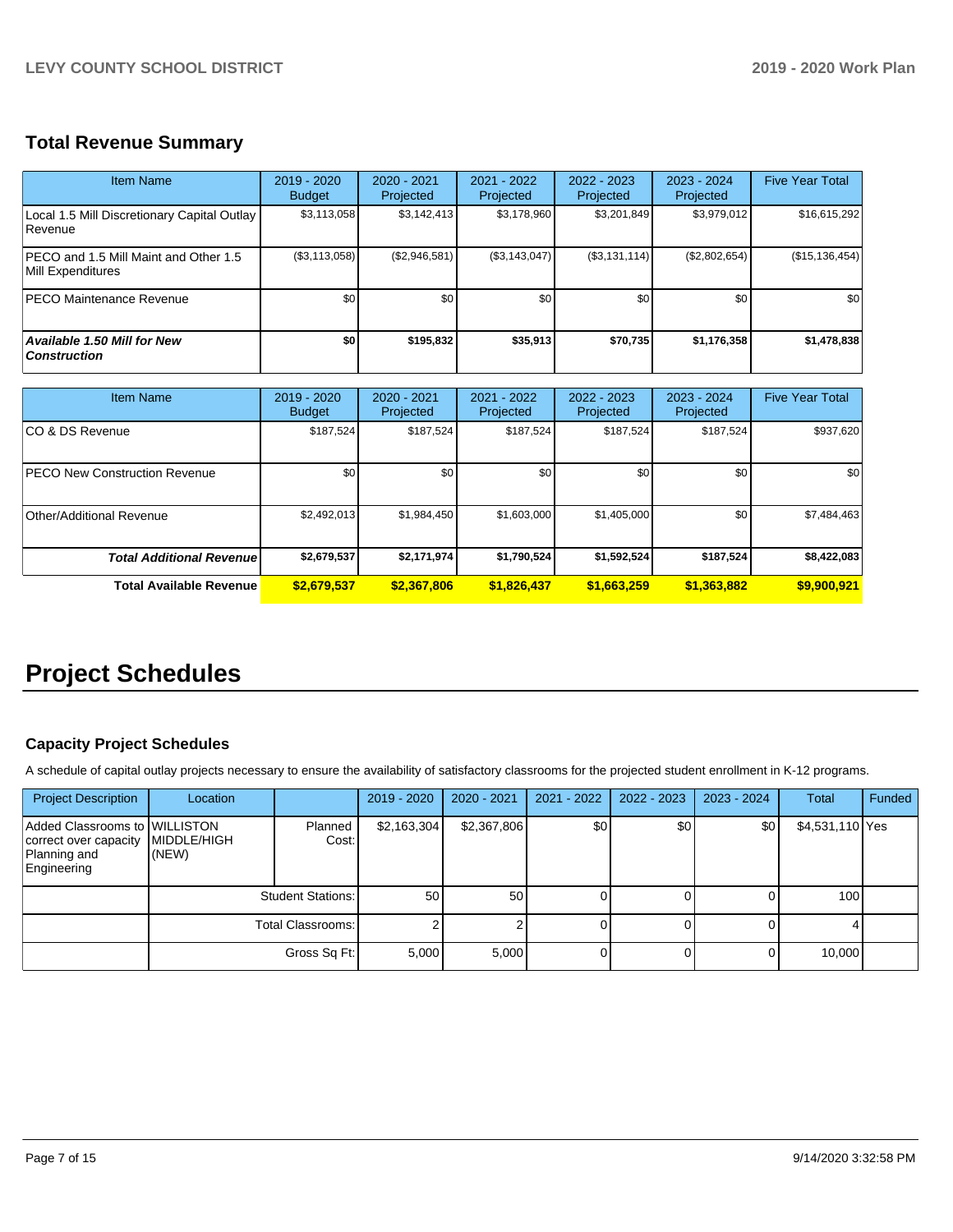| Project description<br>not specified | Location not<br>specified | Planned<br>Cost:         | \$0 | \$0 | \$0 | \$0 | \$0 | \$0 No |
|--------------------------------------|---------------------------|--------------------------|-----|-----|-----|-----|-----|--------|
|                                      |                           | <b>Student Stations:</b> |     |     |     |     |     |        |
|                                      |                           | Total Classrooms:        |     |     |     |     |     |        |
|                                      |                           | Gross Sq Ft:             |     |     |     |     |     |        |
|                                      |                           |                          |     |     |     |     |     |        |

| <b>Planned Cost:</b>       | \$2,163,304 | \$2,367,806 | \$0 | \$0 | \$0 | \$4,531,110 |
|----------------------------|-------------|-------------|-----|-----|-----|-------------|
| <b>Student Stations:</b>   | 50          | 50          |     |     |     | 100         |
| <b>Total Classrooms: I</b> |             |             |     |     |     |             |
| Gross Sq Ft:               | 5,000       | 5,000       |     |     |     | 10,000      |

### **Other Project Schedules**

Major renovations, remodeling, and additions of capital outlay projects that do not add capacity to schools.

| <b>Project Description</b>                                                          | Location                                                  | 2019 - 2020<br><b>Actual Budget</b> | 2020 - 2021<br>Projected | 2021 - 2022<br>Projected | 2022 - 2023<br>Projected | 2023 - 2024<br>Projected | <b>Total</b>    | <b>Funded</b>      |
|-------------------------------------------------------------------------------------|-----------------------------------------------------------|-------------------------------------|--------------------------|--------------------------|--------------------------|--------------------------|-----------------|--------------------|
| Site Improvement, Covered<br>Play Area                                              | <b>BRONSON</b><br><b>ELEMENTARY</b>                       | \$0                                 | \$0                      | \$250,000                | \$0                      | \$0                      | \$250,000 Yes   |                    |
| Site Improvement, Covered<br>Play Area                                              | <b>WILLISTON</b><br><b>ELEMENTARY</b>                     | \$0                                 | \$0                      | \$0                      | \$0                      | \$0                      |                 | \$0 <sup>Yes</sup> |
| Planning and Engineering                                                            | CHIEFLAND MIDDLE<br><b>HIGH SCHOOL</b>                    | \$200,000                           | \$0                      | \$0                      | \$0                      | \$0                      | \$200,000 Yes   |                    |
| Additional Administrative Space<br>required by Sale of Old<br><b>Bronson School</b> | <b>DISTRICT</b><br><b>ADMINISTRATIVE</b><br><b>OFFICE</b> | \$110,252                           | \$0                      | \$1,062,000              | \$0                      | \$0                      | \$1,172,252 Yes |                    |
| Replace Roof                                                                        | <b>CEDAR KEY SENIOR</b><br><b>HIGH</b>                    | \$84,028                            | \$0                      | \$514,437                | \$0                      | \$0                      | \$598,465 Yes   |                    |
| Replace Roof                                                                        | CHIEFLAND MIDDLE<br><b>HIGH SCHOOL</b>                    | \$74,850                            | \$0                      | \$0                      | \$0                      | \$0                      | \$74,850 Yes    |                    |
| Renovation                                                                          | <b>WILLISTON</b><br><b>ELEMENTARY</b>                     | \$0                                 | \$0                      | \$0                      | \$1,663,259              | \$0                      | \$1,663,259 Yes |                    |
| Renovation                                                                          | JOYCE M BULLOCK<br><b>ELEMENTARY</b>                      | \$0                                 | \$0                      | \$0                      | \$0                      | \$1,363,882              | \$1,363,882 Yes |                    |
|                                                                                     |                                                           | \$469,130                           | \$0                      | \$1,826,437              | \$1,663,259              | \$1,363,882              | \$5,322,708     |                    |

#### **Additional Project Schedules**

Any projects that are not identified in the last approved educational plant survey.

| <b>Project Description</b>                  | Location                  | Num | 2019 - 2020<br>Classroom Actual Budget | 2020 - 2021<br>Projected | 2021 - 2022<br>Projected | $2022 - 2023$<br>Projected | $2023 - 2024$<br>Projected | Total           | Funded |
|---------------------------------------------|---------------------------|-----|----------------------------------------|--------------------------|--------------------------|----------------------------|----------------------------|-----------------|--------|
| Project description not<br>specified        | Location not<br>specified |     | \$0                                    | ا 30                     | \$0                      | ا 30                       | \$0                        |                 | \$0 No |
| Replacement Chiefland<br>Middle High School | Location not<br>specified | 58  | \$0 <sub>1</sub>                       | \$18,000,000             | \$15,000,000             | \$9,000,000                | \$0                        | \$42,000,000 No |        |
|                                             |                           | 58  | \$0                                    | \$18,000,000             | \$15,000,000             | \$9,000,000                | \$0                        | \$42,000,000    |        |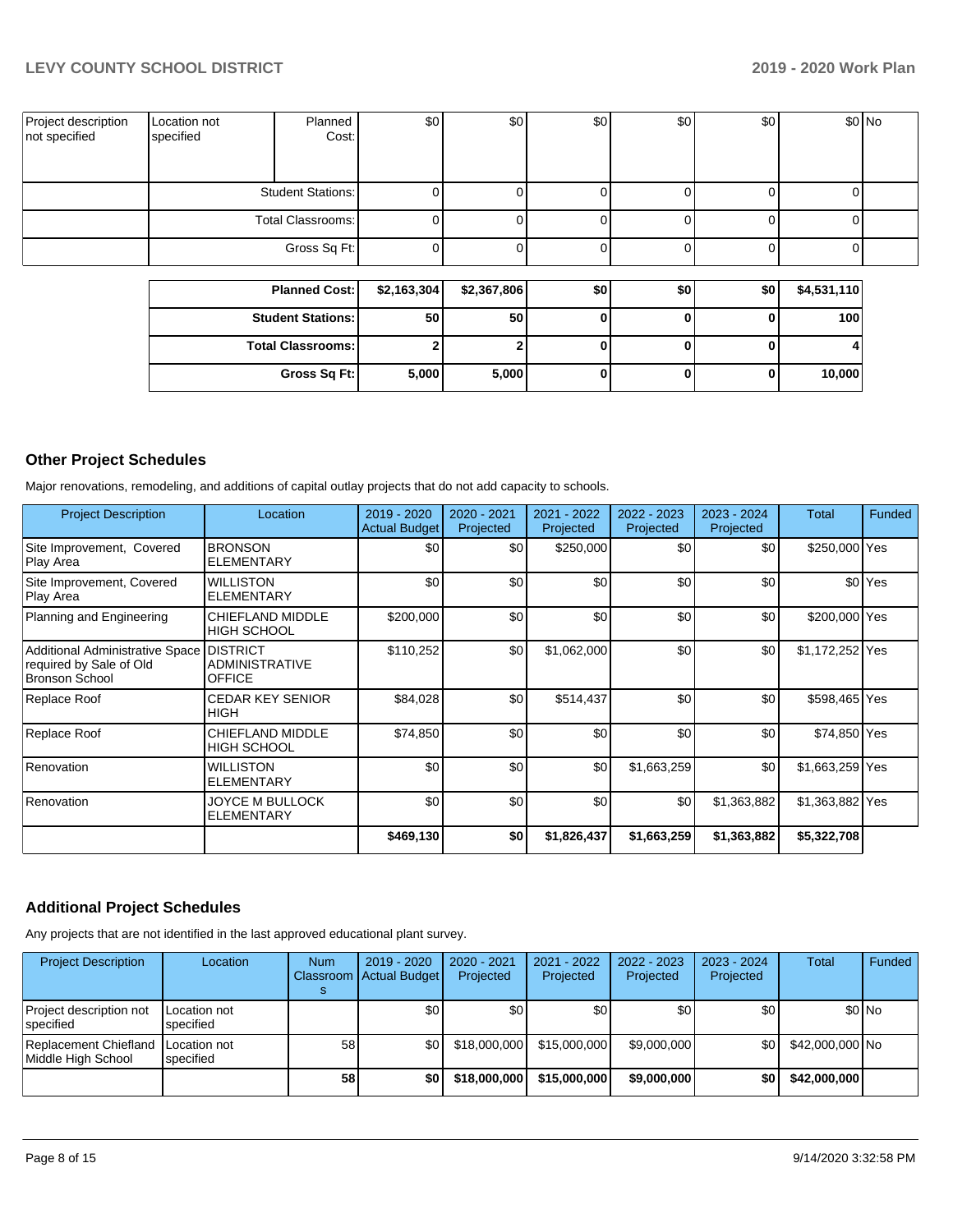#### **Non Funded Growth Management Project Schedules**

Schedule indicating which projects, due to planned development, that CANNOT be funded from current revenues projected over the next five years.

Nothing reported for this section.

## **Tracking**

#### **Capacity Tracking**

| Location                                     | $2019 -$<br><b>2020 Satis.</b><br>Stu. Sta. | <b>Actual</b><br>$2019 -$<br>2020 FISH<br><b>Capacity</b> | Actual<br>$2018 -$<br>2019<br><b>COFTE</b> | # Class<br><b>Rooms</b> | Actual<br>Average<br>$2019 -$<br>2020 Class<br><b>Size</b> | <b>Actual</b><br>$2019 -$<br>2020<br><b>Utilization</b> | <b>New</b><br>Stu.<br>Capacity | <b>New</b><br>Rooms to<br>be<br>Added/Re<br>moved | Projected<br>$2023 -$<br>2024<br><b>COFTE</b> | Projected<br>$2023 -$<br>2024<br><b>Utilization</b> | Projected<br>$2023 -$<br>2024 Class<br><b>Size</b> |
|----------------------------------------------|---------------------------------------------|-----------------------------------------------------------|--------------------------------------------|-------------------------|------------------------------------------------------------|---------------------------------------------------------|--------------------------------|---------------------------------------------------|-----------------------------------------------|-----------------------------------------------------|----------------------------------------------------|
| <b>ICEDAR KEY SENIOR</b><br> HIGH            | 486                                         | 437                                                       | 228                                        | 23                      | 10                                                         | 52.00 %                                                 | $\Omega$                       | $\Omega$                                          | 206                                           | 47.00 %                                             | 9                                                  |
| <b>CHIEFLAND MIDDLE</b><br>IHIGH SCHOOL      | 1,476                                       | 1,328                                                     | 797                                        | 58                      | 14                                                         | 60.00 %                                                 | $\Omega$                       | $\Omega$                                          | 817                                           | 62.00 %                                             | 14                                                 |
| WILLISTON SENIOR<br>HIGH (OLD)               | 135                                         | $\Omega$                                                  | $\Omega$                                   | $\overline{7}$          | $\Omega$                                                   | 0.00%                                                   | $\Omega$                       | $\Omega$                                          | $\Omega$                                      | 0.00%                                               | $\Omega$                                           |
| <b>JOYCE M BULLOCK</b><br>ELEMENTARY         | 738                                         | 738                                                       | 496                                        | 41                      | 12                                                         | 67.00 %                                                 | 0                              | $\Omega$                                          | 534                                           | 72.00 %                                             | 13                                                 |
| YANKEETOWN SCHOOL                            | 380                                         | 342                                                       | 221                                        | 18                      | 12                                                         | 65.00 %                                                 | $\Omega$                       | $\Omega$                                          | 208                                           | 61.00%                                              | 12                                                 |
| <i><b>IWILLISTON</b></i><br>ELEMENTARY       | 676                                         | 676                                                       | 505                                        | 34                      | 15                                                         | 75.00 %                                                 | $\Omega$                       | $\Omega$                                          | 454                                           | 67.00 %                                             | 13                                                 |
| <b>CHIEFLAND</b><br><b>ELEMENTARY</b>        | 865                                         | 865                                                       | 728                                        | 48                      | 15                                                         | 84.00 %                                                 | $\Omega$                       | $\Omega$                                          | 657                                           | 76.00 %                                             | 14                                                 |
| <b>BRONSON</b><br>ELEMENTARY                 | 764                                         | 764                                                       | 576                                        | 42                      | 14                                                         | 75.00 %                                                 | $\Omega$                       | $\Omega$                                          | 534                                           | 70.00 %                                             | 13                                                 |
| <b>BRONSON SENIOR</b><br>HIGH (NEW)          | 763                                         | 686                                                       | 533                                        | 34                      | 16                                                         | 78.00 %                                                 | $\Omega$                       | $\Omega$                                          | 559                                           | 81.00 %                                             | 16                                                 |
| <i><b>WILLISTON</b></i><br>MIDDLE/HIGH (NEW) | 1,145                                       | 1,030                                                     | 977                                        | 49                      | 20                                                         | 95.00 %                                                 | $\Omega$                       | $\Omega$                                          | 1,062                                         | 103.00 %                                            | 22                                                 |
|                                              | 7,428                                       | 6,866                                                     | 5,061                                      | 354                     | 14                                                         | 73.71 %                                                 | O                              | 0                                                 | 5,031                                         | 73.27 %                                             | 14                                                 |

The COFTE Projected Total (5,031) for 2023 - 2024 must match the Official Forecasted COFTE Total (5,031 ) for 2023 - 2024 before this section can be completed. In the event that the COFTE Projected Total does not match the Official forecasted COFTE, then the Balanced Projected COFTE Table should be used to balance COFTE.

| Projected COFTE for 2023 - 2024 |       |  |  |  |  |
|---------------------------------|-------|--|--|--|--|
| Elementary (PK-3)               | 1.796 |  |  |  |  |
| Middle (4-8)                    | 1.905 |  |  |  |  |

| <b>Grade Level Type</b> | <b>Balanced Projected</b><br>COFTE for 2023 - 2024 |
|-------------------------|----------------------------------------------------|
| Elementary (PK-3)       |                                                    |
| Middle $(4-8)$          |                                                    |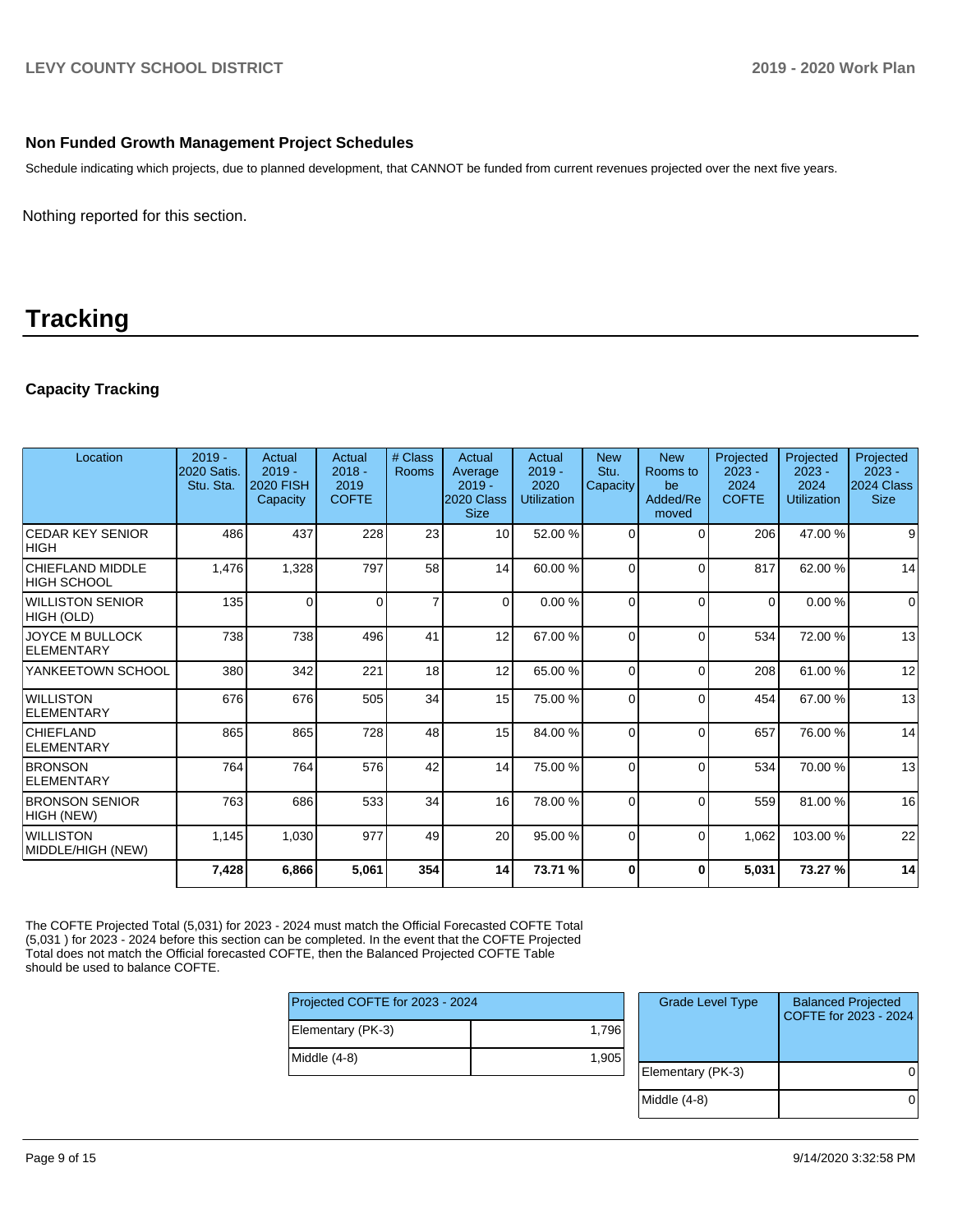| High (9-12) | ا330,، | High (9-12) |       |
|-------------|--------|-------------|-------|
|             | 5,031  |             | 5,031 |

#### **Relocatable Replacement**

Number of relocatable classrooms clearly identified and scheduled for replacement in the school board adopted financially feasible 5-year district work program.

| Location                               | 2020<br>2019 | $2020 - 2021$ | $-2022$<br>2021 | $2022 - 2023$ | 2023 - 2024 | Year 5 Total |
|----------------------------------------|--------------|---------------|-----------------|---------------|-------------|--------------|
| <b>Total Relocatable Replacements:</b> |              |               |                 |               |             |              |

#### **Charter Schools Tracking**

Information regarding the use of charter schools.

| Location-Type                          | # Relocatable<br>units or<br>permanent<br>classrooms | Owner          | IYear Started or<br>Scheduled | Student<br><b>Stations</b> | <b>Students</b><br>Enrolled | Years in<br>Contract | <b>Total Charter</b><br><b>Students</b><br>projected for<br>$2023 - 2024$ |
|----------------------------------------|------------------------------------------------------|----------------|-------------------------------|----------------------------|-----------------------------|----------------------|---------------------------------------------------------------------------|
| Whispering Winds Charter School        |                                                      | 14 COMBINATION | 1999                          | 101                        | 132 <sub>l</sub>            | 131                  | 120                                                                       |
| Nature Coast Charter Middle<br> School |                                                      | 5 COMBINATION  | 2006                          | 88                         | 70I                         | 15                   | 120                                                                       |
|                                        | 19                                                   |                |                               | 189                        | <b>2021</b>                 |                      | 240                                                                       |

#### **Special Purpose Classrooms Tracking**

The number of classrooms that will be used for certain special purposes in the current year, by facility and type of classroom, that the district will, 1), not use for educational purposes, and 2), the co-teaching classrooms that are not open plan classrooms and will be used for educational purposes.

| School                               | <b>School Type</b>                   | # of Elementary $\vert$ # of Middle 4-8<br>K-3 Classrooms I | <b>Classrooms</b> | # of High $9-12$<br><b>Classrooms</b> | # of $ESE$<br><b>Classrooms</b> | # of Combo<br><b>Classrooms</b> | <b>Total</b><br><b>Classrooms</b> |
|--------------------------------------|--------------------------------------|-------------------------------------------------------------|-------------------|---------------------------------------|---------------------------------|---------------------------------|-----------------------------------|
|                                      | <b>Total Educational Classrooms:</b> |                                                             |                   |                                       |                                 |                                 |                                   |
| School                               | <b>School Type</b>                   | # of Elementary $\mid$ # of Middle 4-8<br>K-3 Classrooms I  | <b>Classrooms</b> | # of High $9-12$<br><b>Classrooms</b> | # of $ESE$<br><b>Classrooms</b> | # of Combo<br><b>Classrooms</b> | Total<br><b>Classrooms</b>        |
| <b>Total Co-Teaching Classrooms:</b> |                                      |                                                             |                   |                                       |                                 |                                 | 0                                 |

#### **Infrastructure Tracking**

**Necessary offsite infrastructure requirements resulting from expansions or new schools. This section should include infrastructure information related to capacity project schedules and other project schedules (Section 4).** 

Electrical, Water and Sewer upgrade and relocation for School Replacement. Special Facilities

**Proposed location of planned facilities, whether those locations are consistent with the comprehensive plans of all affected local governments, and recommendations for infrastructure and other improvements to land adjacent to existing facilities. Provisions of 1013.33(12), (13) and (14) and 1013.36 must be addressed for new facilities planned within the 1st three years of the plan (Section 5).**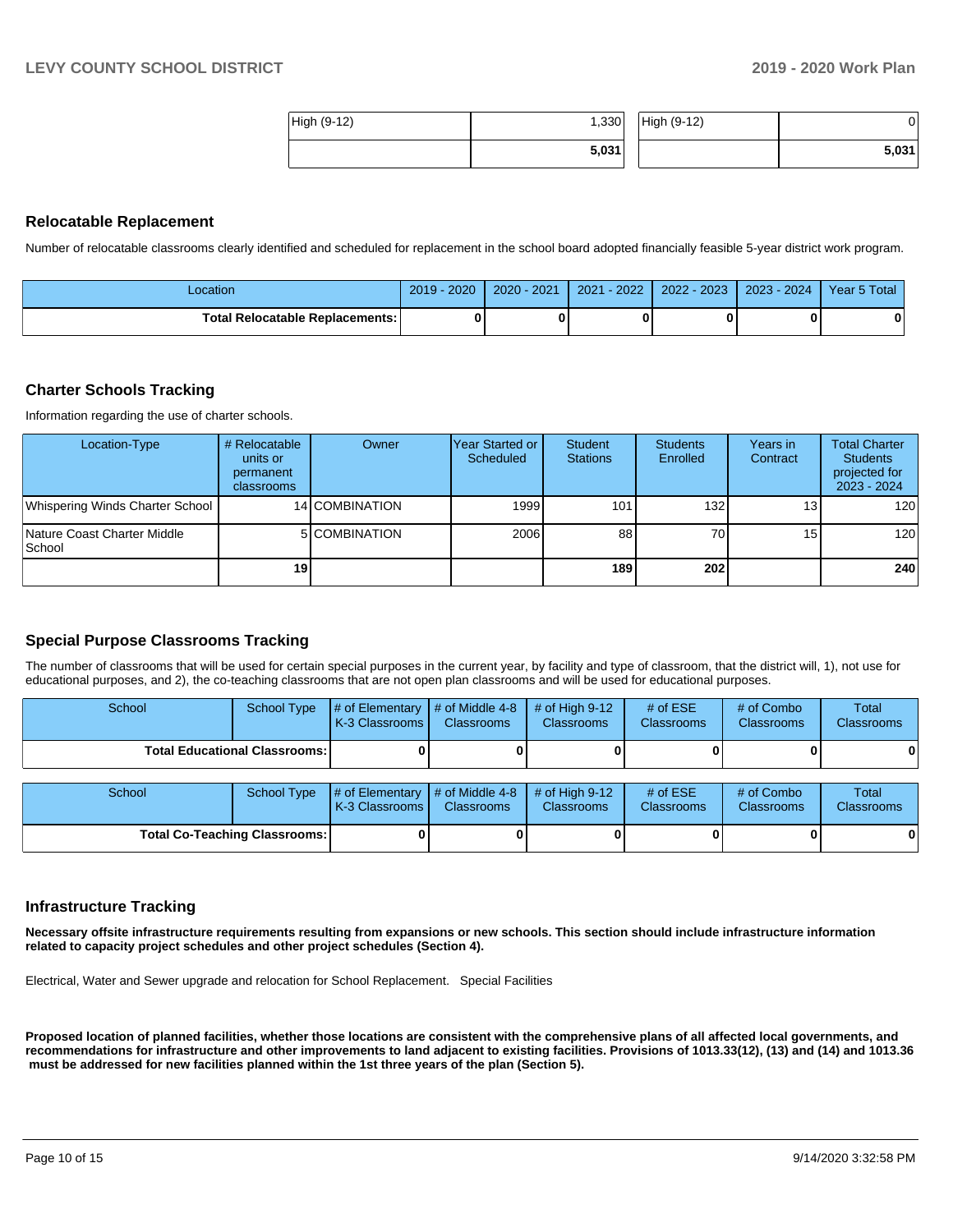#### none

**Consistent with Comp Plan?** Yes

#### **Net New Classrooms**

The number of classrooms, by grade level and type of construction, that were added during the last fiscal year.

| List the net new classrooms added in the 2018 - 2019 fiscal year.                                                                                       | List the net new classrooms to be added in the 2019 - 2020 fiscal<br>year. |                                 |                                |                        |                              |                                                                        |                              |                      |
|---------------------------------------------------------------------------------------------------------------------------------------------------------|----------------------------------------------------------------------------|---------------------------------|--------------------------------|------------------------|------------------------------|------------------------------------------------------------------------|------------------------------|----------------------|
| "Classrooms" is defined as capacity carrying classrooms that are added to increase<br>capacity to enable the district to meet the Class Size Amendment. |                                                                            |                                 |                                |                        |                              | Totals for fiscal year 2019 - 2020 should match totals in Section 15A. |                              |                      |
| Location                                                                                                                                                | $2018 - 2019$ #<br><b>Permanent</b>                                        | 2018 - 2019 #<br><b>Modular</b> | $2018 - 2019$ #<br>Relocatable | $2018 - 2019$<br>Total | $2019 - 2020$ #<br>Permanent | 2019 - 2020 #<br>Modular                                               | 2019 - 2020 #<br>Relocatable | 2019 - 2020<br>Total |
| Elementary (PK-3)                                                                                                                                       |                                                                            |                                 |                                |                        |                              |                                                                        |                              |                      |
| Middle (4-8)                                                                                                                                            |                                                                            |                                 |                                |                        |                              |                                                                        |                              |                      |
| High (9-12)                                                                                                                                             |                                                                            |                                 |                                |                        |                              |                                                                        |                              |                      |
|                                                                                                                                                         |                                                                            |                                 |                                |                        |                              |                                                                        | 0                            |                      |

#### **Relocatable Student Stations**

Number of students that will be educated in relocatable units, by school, in the current year, and the projected number of students for each of the years in the workplan.

| <b>Site</b>                                       | 2019 - 2020 | 2020 - 2021    | 2021 - 2022 | 2022 - 2023  | $2023 - 2024$  | 5 Year Average |
|---------------------------------------------------|-------------|----------------|-------------|--------------|----------------|----------------|
| <b>BRONSON SENIOR HIGH (NEW)</b>                  | 111         | 111            |             | <sup>0</sup> | 0              | 44             |
| <b>CEDAR KEY SENIOR HIGH</b>                      | 151         | 151            | $\Omega$    | 0            | $\Omega$       | 60             |
| CHIEFLAND MIDDLE HIGH SCHOOL                      | 136         | 136            | $\Omega$    | $\Omega$     | $\overline{0}$ | 54             |
| WILLISTON SENIOR HIGH (OLD)                       | ∩           | $\Omega$       |             | $\Omega$     | $\Omega$       | $\overline{0}$ |
| JOYCE M BULLOCK ELEMENTARY                        | 54          | 54             | $\Omega$    | 0            | $\Omega$       | 22             |
| YANKEETOWN SCHOOL                                 | 18          | 18             | $\Omega$    | $\Omega$     | $\Omega$       | $\overline{7}$ |
| <b>WILLISTON ELEMENTARY</b>                       | 44          | 44             | $\Omega$    | 0            | $\overline{0}$ | 18             |
| CHIEFLAND ELEMENTARY                              | 59          | 59             | C           | $\Omega$     | $\Omega$       | 24             |
| <b>BRONSON ELEMENTARY</b>                         | 110         | 110            | $\Omega$    | $\Omega$     | $\Omega$       | 44             |
| WILLISTON MIDDLE/HIGH (NEW)                       | 0           | $\overline{0}$ | $\Omega$    | $\Omega$     | $\overline{0}$ | $\overline{0}$ |
| Totals for LEVY COUNTY SCHOOL DISTRICT            |             |                |             |              |                |                |
|                                                   |             |                |             |              |                |                |
| Total students in relocatables by year.           | 683         | 683            | C           | n            | $\bf{0}$       | 273            |
| Total number of COFTE students projected by year. | 5,043       | 5,040          | 5,027       | 5,019        | 5,031          | 5,032          |
| Percent in relocatables by year.                  | 14 %        | 14 %           | 0%          | 0%           | 0%             | 5 %            |

### **Leased Facilities Tracking**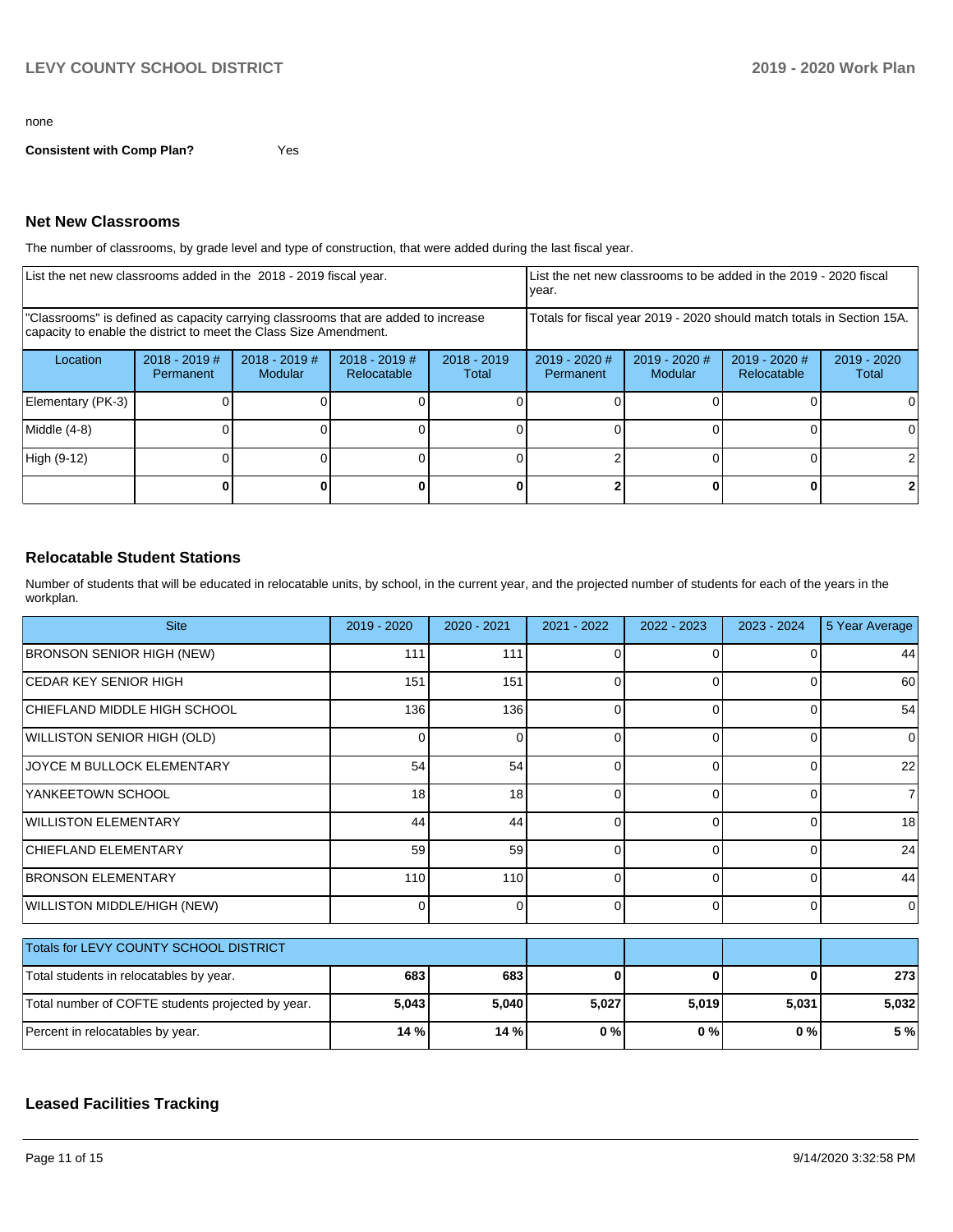Exising leased facilities and plans for the acquisition of leased facilities, including the number of classrooms and student stations, as reported in the educational plant survey, that are planned in that location at the end of the five year workplan.

| Location                         | # of Leased<br>Classrooms 2019 -<br>2020 | <b>FISH Student</b><br><b>Stations</b> | Owner | # of Leased<br>Classrooms 2023 -<br>2024 | <b>FISH Student</b><br><b>Stations</b> |
|----------------------------------|------------------------------------------|----------------------------------------|-------|------------------------------------------|----------------------------------------|
| WILLISTON ELEMENTARY             |                                          | O                                      |       |                                          |                                        |
| CHIEFLAND ELEMENTARY             | 0                                        | 0                                      |       |                                          | 0                                      |
| <b>BRONSON ELEMENTARY</b>        |                                          |                                        |       |                                          | 0                                      |
| <b>BRONSON SENIOR HIGH (NEW)</b> |                                          | O                                      |       |                                          | o                                      |
| WILLISTON MIDDLE/HIGH (NEW)      |                                          | U                                      |       |                                          | 0                                      |
| ICEDAR KEY SENIOR HIGH           | <sup>n</sup>                             | $\Omega$                               |       | n                                        | 0                                      |
| CHIEFLAND MIDDLE HIGH SCHOOL     | 0                                        | 0                                      |       |                                          | 0                                      |
| WILLISTON SENIOR HIGH (OLD)      | <sup>n</sup>                             | 0                                      |       |                                          | 0                                      |
| JOYCE M BULLOCK ELEMENTARY       | 0                                        | 0                                      |       | ი                                        | 0                                      |
| YANKEETOWN SCHOOL                | 0                                        | U                                      |       |                                          | 0                                      |
|                                  |                                          | ŋ                                      |       | 0                                        |                                        |

#### **Failed Standard Relocatable Tracking**

Relocatable units currently reported by school, from FISH, and the number of relocatable units identified as 'Failed Standards'.

Nothing reported for this section.

## **Planning**

#### **Class Size Reduction Planning**

**Plans approved by the school board that reduce the need for permanent student stations such as acceptable school capacity levels, redistricting, busing, year-round schools, charter schools, magnet schools, public-private partnerships, multitrack scheduling, grade level organization, block scheduling, or other alternatives.**

Al secondary schools have implemented a 7 period day. This will will allow greater flexibility in scheduling students and allow students to accelerate earning credits for graduation. The district has a school choice plan. We also offer additional classes before and after the regular school day.

#### **School Closure Planning**

**Plans for the closure of any school, including plans for disposition of the facility or usage of facility space, and anticipated revenues.** 

None

# **Long Range Planning**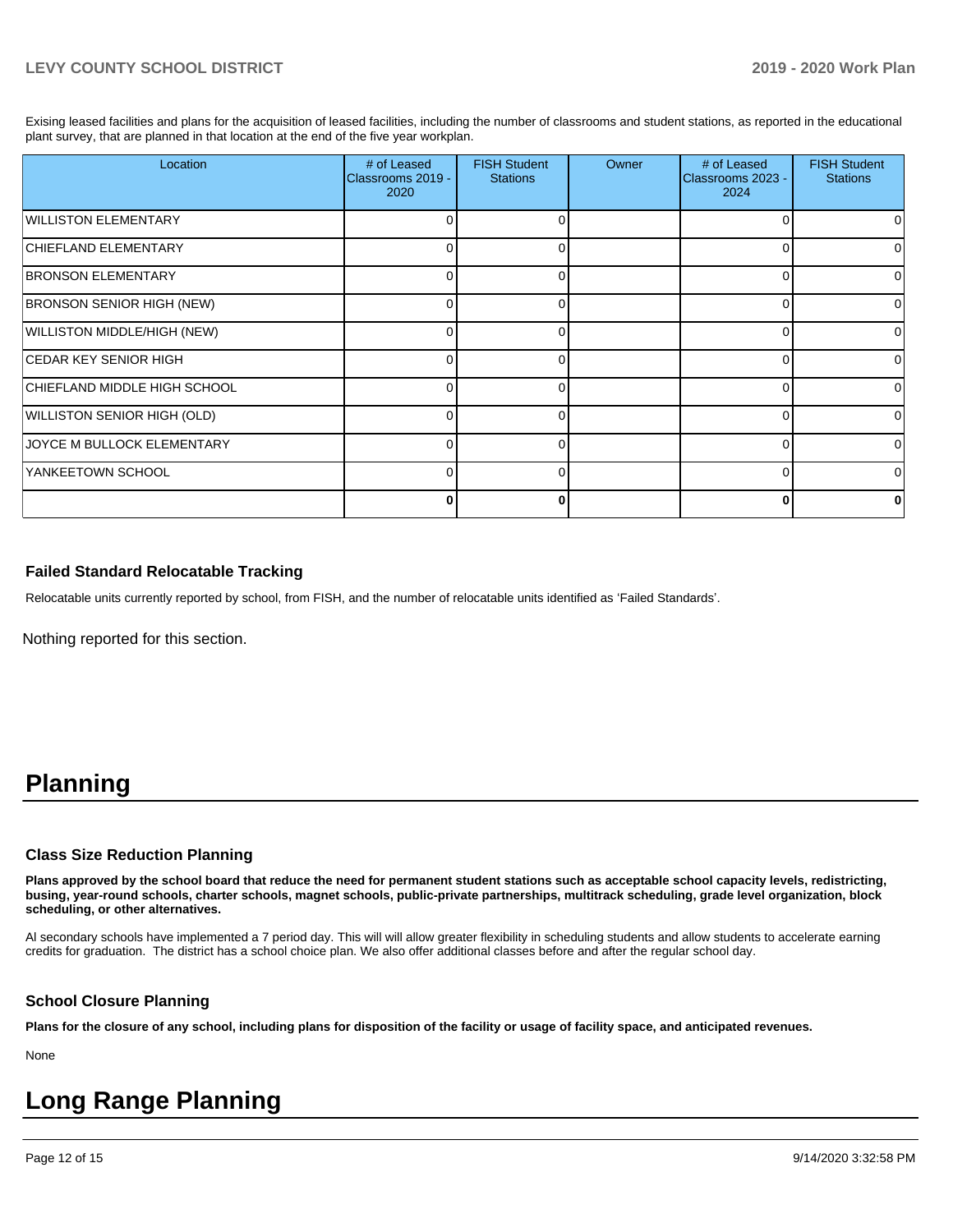#### **Ten-Year Maintenance**

District projects and locations regarding the projected need for major renovation, repair, and maintenance projects within the district in years 6-10 beyond the projects plans detailed in the five years covered by the work plan.

Nothing reported for this section.

#### **Ten-Year Capacity**

Schedule of capital outlay projects projected to ensure the availability of satisfactory student stations for the projected student enrollment in K-12 programs for the future 5 years beyond the 5-year district facilities work program.

Nothing reported for this section.

#### **Ten-Year Planned Utilization**

Schedule of planned capital outlay projects identifying the standard grade groupings, capacities, and planned utilization rates of future educational facilities of the district for both permanent and relocatable facilities.

| <b>Grade Level Projections</b>  | <b>FISH</b><br><b>Student</b><br><b>Stations</b> | <b>Actual 2018 -</b><br>2019 FISH<br>Capacity | Actual<br>$2018 -$<br>2019<br><b>COFTE</b> | Actual 2018 - 2019<br><b>Utilization</b> | Actual 2019 - 2020 / 2028 - 2029 new<br>Student Capacity to be added/removed | Projected 2028<br>2029 COFTE | Projected 2028 -<br>2029 Utilization |
|---------------------------------|--------------------------------------------------|-----------------------------------------------|--------------------------------------------|------------------------------------------|------------------------------------------------------------------------------|------------------------------|--------------------------------------|
| Elementary - District<br>Totals | 3.043                                            | 3,043                                         | 2,304.63                                   | 75.75 %                                  |                                                                              |                              | 0.00%                                |
| Middle - District Totals        | 4.250                                            | 3,823                                         | 2,756.50                                   | 72.09 %                                  |                                                                              |                              | 0.00%                                |
| High - District Totals          |                                                  |                                               | 0.00                                       | 0.00%                                    |                                                                              |                              | 0.00 %                               |
| Other - ESE, etc                | 135                                              |                                               | 0.00                                       | 0.00%                                    |                                                                              |                              | 0.00%                                |
|                                 | 7,428                                            | 6,866                                         | 5,061.13                                   | 73.71 %                                  |                                                                              |                              | 0.00 %                               |

**Combination schools are included with the middle schools for student stations, capacity, COFTE and utilization purposes because these facilities all have a 90% utilization factor. Use this space to explain or define the grade groupings for combination schools.** 

No comments to report.

#### **Ten-Year Infrastructure Planning**

Nothing reported for this section.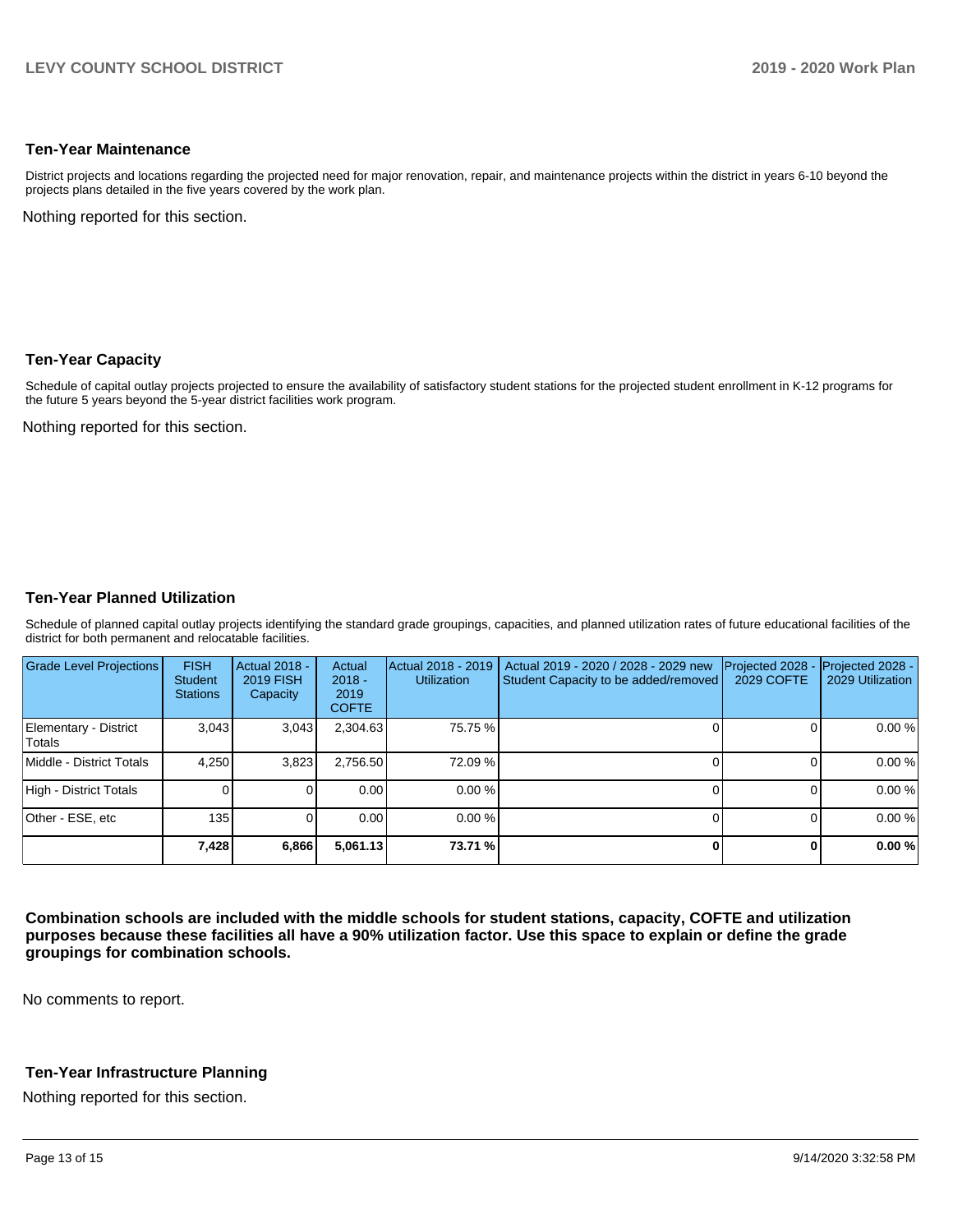#### **Twenty-Year Maintenance**

District projects and locations regarding the projected need for major renovation, repair, and maintenance projects within the district in years 11-20 beyond the projects plans detailed in the five years covered by the work plan.

Nothing reported for this section.

#### **Twenty-Year Capacity**

Schedule of capital outlay projects projected to ensure the availability of satisfactory student stations for the projected student enrollment in K-12 programs for the future 11-20 years beyond the 5-year district facilities work program.

Nothing reported for this section.

#### **Twenty-Year Planned Utilization**

Schedule of planned capital outlay projects identifying the standard grade groupings, capacities, and planned utilization rates of future educational facilities of the district for both permanent and relocatable facilities.

| <b>Grade Level Projections</b>  | <b>FISH</b><br><b>Student</b><br><b>Stations</b> | <b>Actual 2018 -</b><br><b>2019 FISH</b><br>Capacity | Actual<br>$2018 -$<br>2019<br><b>COFTE</b> | Actual 2018 - 2019<br><b>Utilization</b> | Actual 2019 - 2020 / 2038 - 2039 new<br>Student Capacity to be added/removed | Projected 2038<br>2039 COFTE | Projected 2038 -<br>2039 Utilization |
|---------------------------------|--------------------------------------------------|------------------------------------------------------|--------------------------------------------|------------------------------------------|------------------------------------------------------------------------------|------------------------------|--------------------------------------|
| Elementary - District<br>Totals | 3.043                                            | 3,043                                                | 2,304.63                                   | 75.75 %                                  |                                                                              |                              | 0.00%                                |
| Middle - District Totals        | 4.250                                            | 3,823                                                | 2,756.50                                   | 72.09 %                                  |                                                                              |                              | 0.00%                                |
| High - District Totals          |                                                  |                                                      | 0.00                                       | 0.00%                                    |                                                                              |                              | 0.00%                                |
| Other - ESE, etc                | 135                                              |                                                      | 0.00                                       | $0.00 \%$                                |                                                                              |                              | 0.00%                                |
|                                 | 7,428                                            | 6,866                                                | 5,061.13                                   | 73.71 %                                  |                                                                              |                              | 0.00 %                               |

**Combination schools are included with the middle schools for student stations, capacity, COFTE and utilization purposes because these facilities all have a 90% utilization factor. Use this space to explain or define the grade groupings for combination schools.**